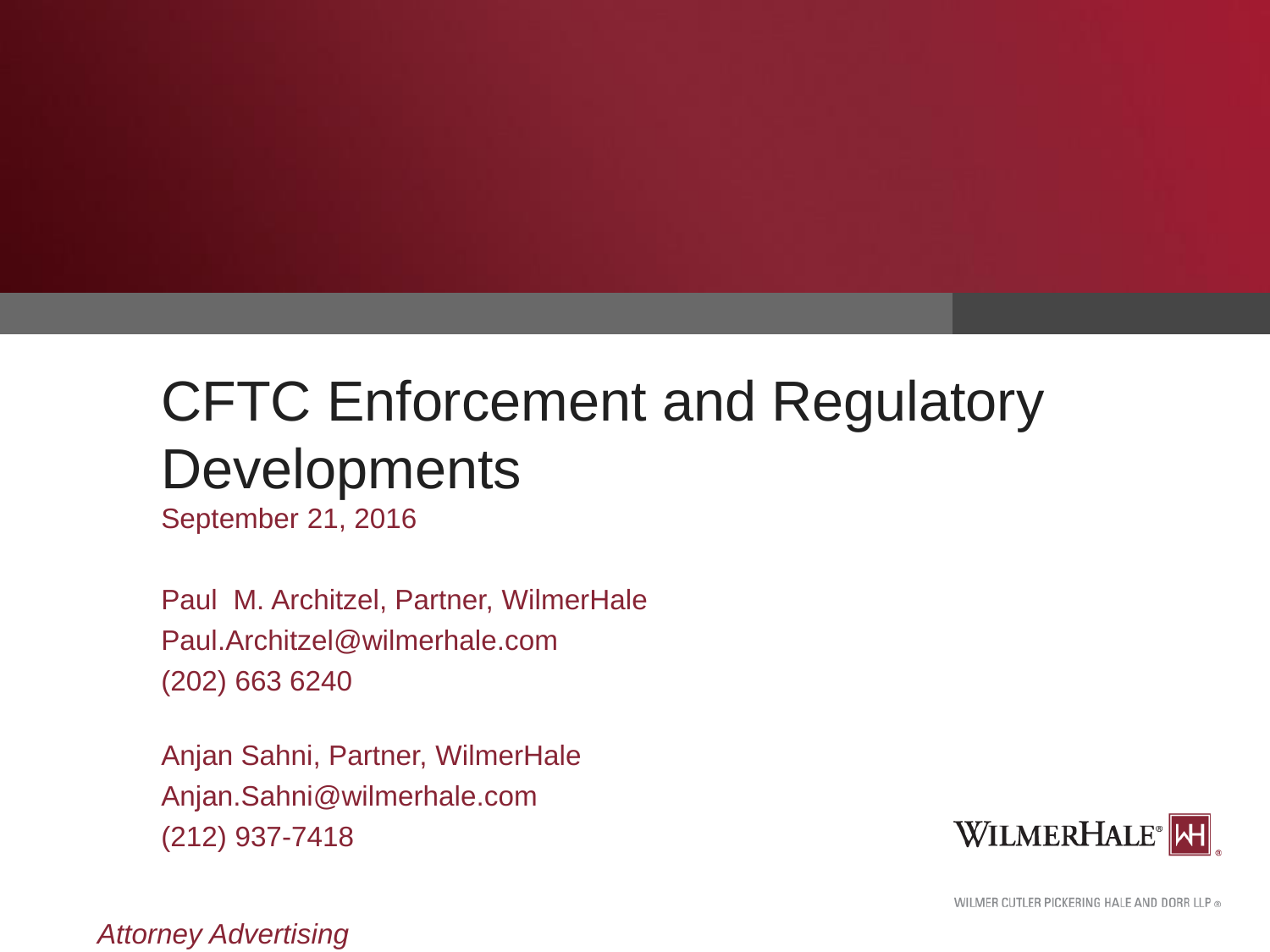

### CFTC Regulatory Developments

- **Dodd-Frank Act Continuing Implementation**
- **Other Regulatory Initiatives**
- **Closer Look at Selected Final and Proposed Rules**
- **Commission composition**

### CFTC Enforcement Developments

- **New Dodd-Frank Violations**
- **EXECT** Criminalization of Futures Violations
- **Reporting cases**
- Whistleblower program developments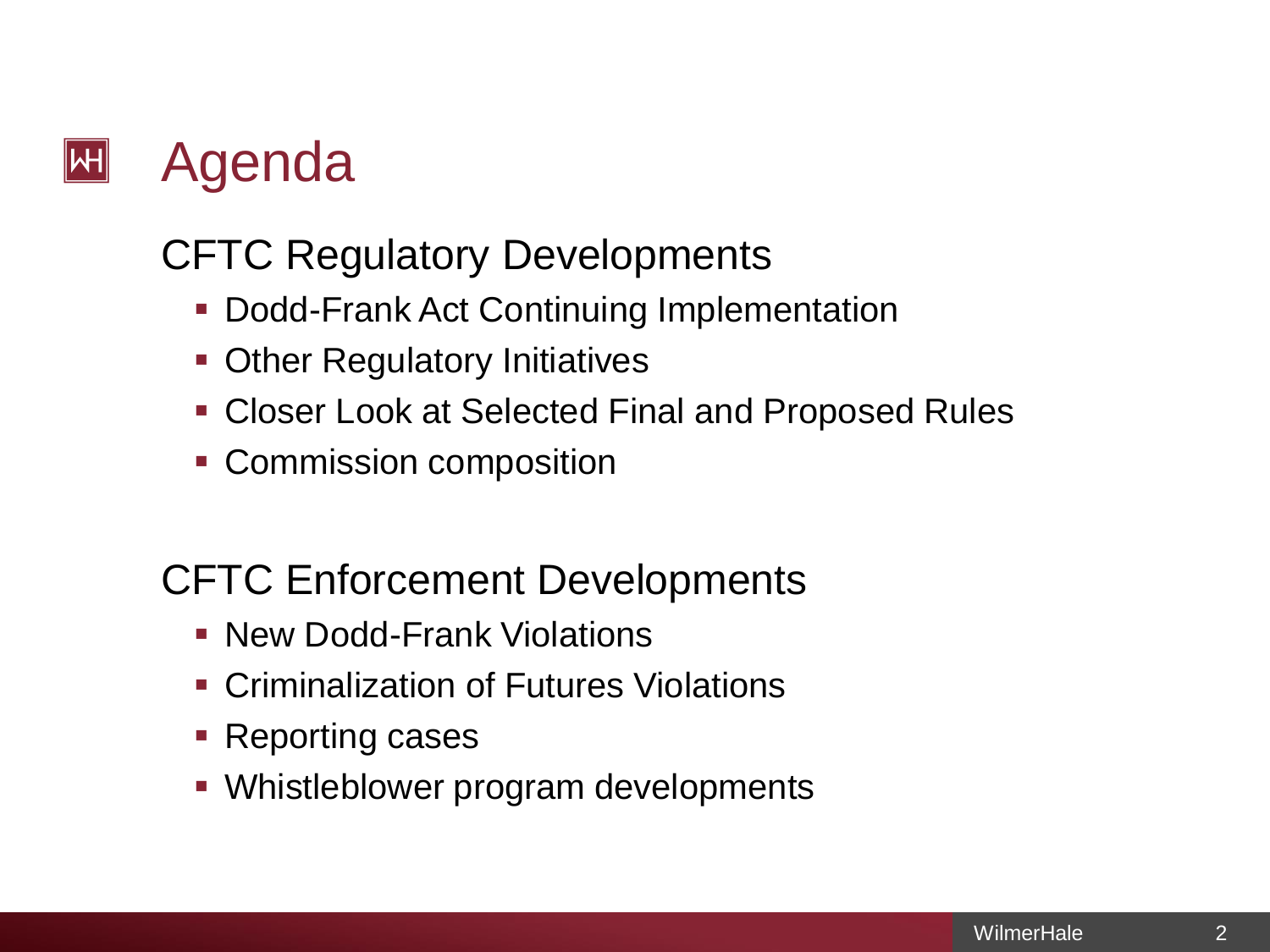### $\boxed{\text{H}$ CFTC Regulatory Developments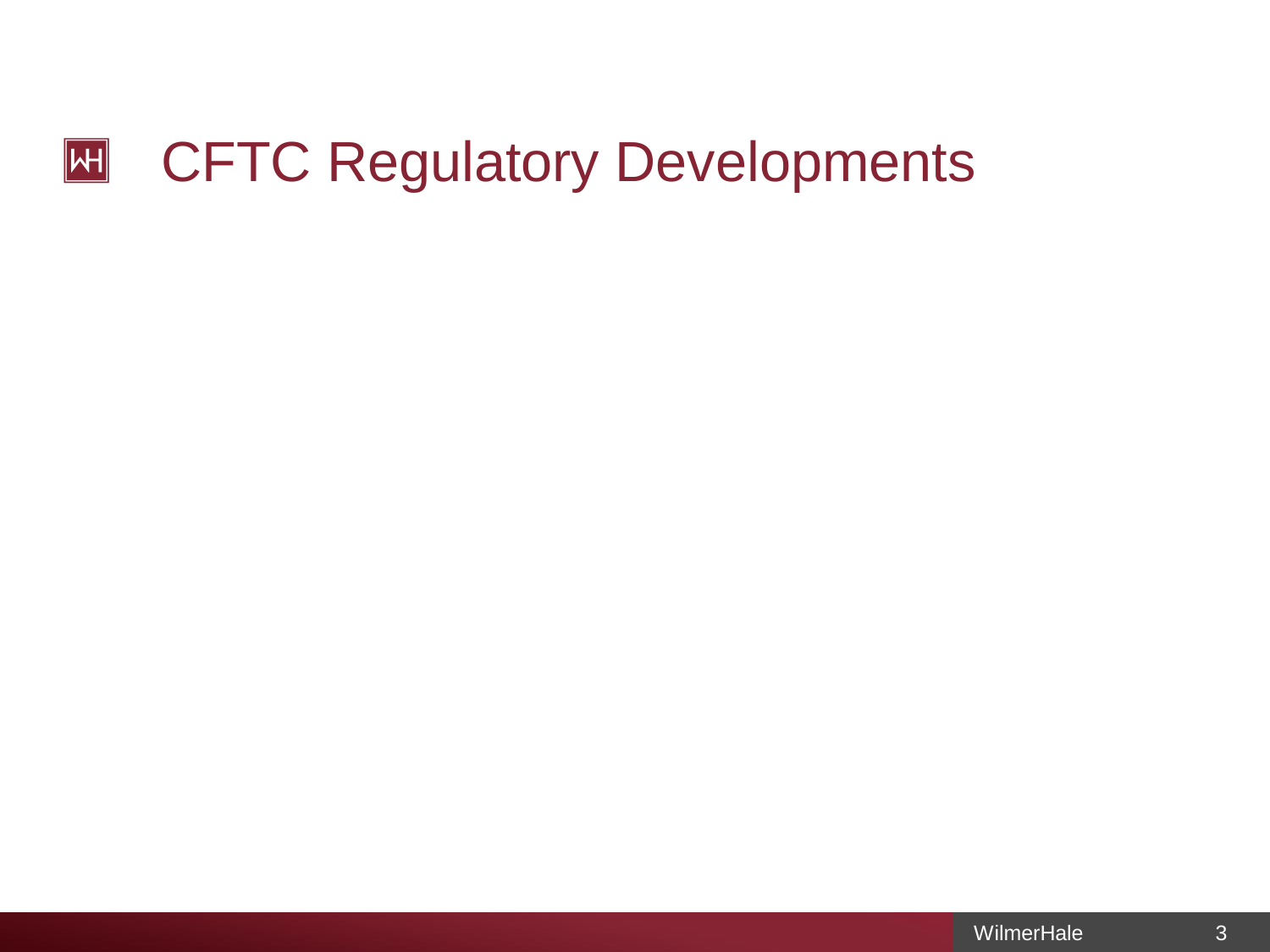## Dodd-Frank Act Implementation

 $\boxed{\mathsf{H}}$ 

| <b>Completed 2016</b>                                      | Pending 2016                                  | Not yet started                                    |
|------------------------------------------------------------|-----------------------------------------------|----------------------------------------------------|
| <b>Permanent SEF Registrations</b>                         |                                               |                                                    |
| <b>Margin for Uncleared Swaps</b>                          |                                               |                                                    |
| <b>Clearinghouse Comparability</b><br><b>Determination</b> |                                               |                                                    |
| <b>Trade Option Exemption</b><br><b>Modified</b>           |                                               |                                                    |
|                                                            | <b>Extend the Clearing Mandate</b>            |                                                    |
|                                                            | Lowering of De Minimis SD<br><b>Threshold</b> |                                                    |
|                                                            | <b>Improve Data Reporting</b>                 |                                                    |
|                                                            | <b>Capital Requirements for SDs</b>           |                                                    |
|                                                            | Arrange, Negotiate or Execute                 |                                                    |
|                                                            | <b>Position Limits</b>                        |                                                    |
|                                                            | <b>Whistleblower Awards Process</b>           |                                                    |
|                                                            |                                               | <b>Made Available to Trade Process</b>             |
|                                                            |                                               | <b>SEF Market Structure</b>                        |
|                                                            |                                               | <b>Cross-border Market</b><br><b>Harmonization</b> |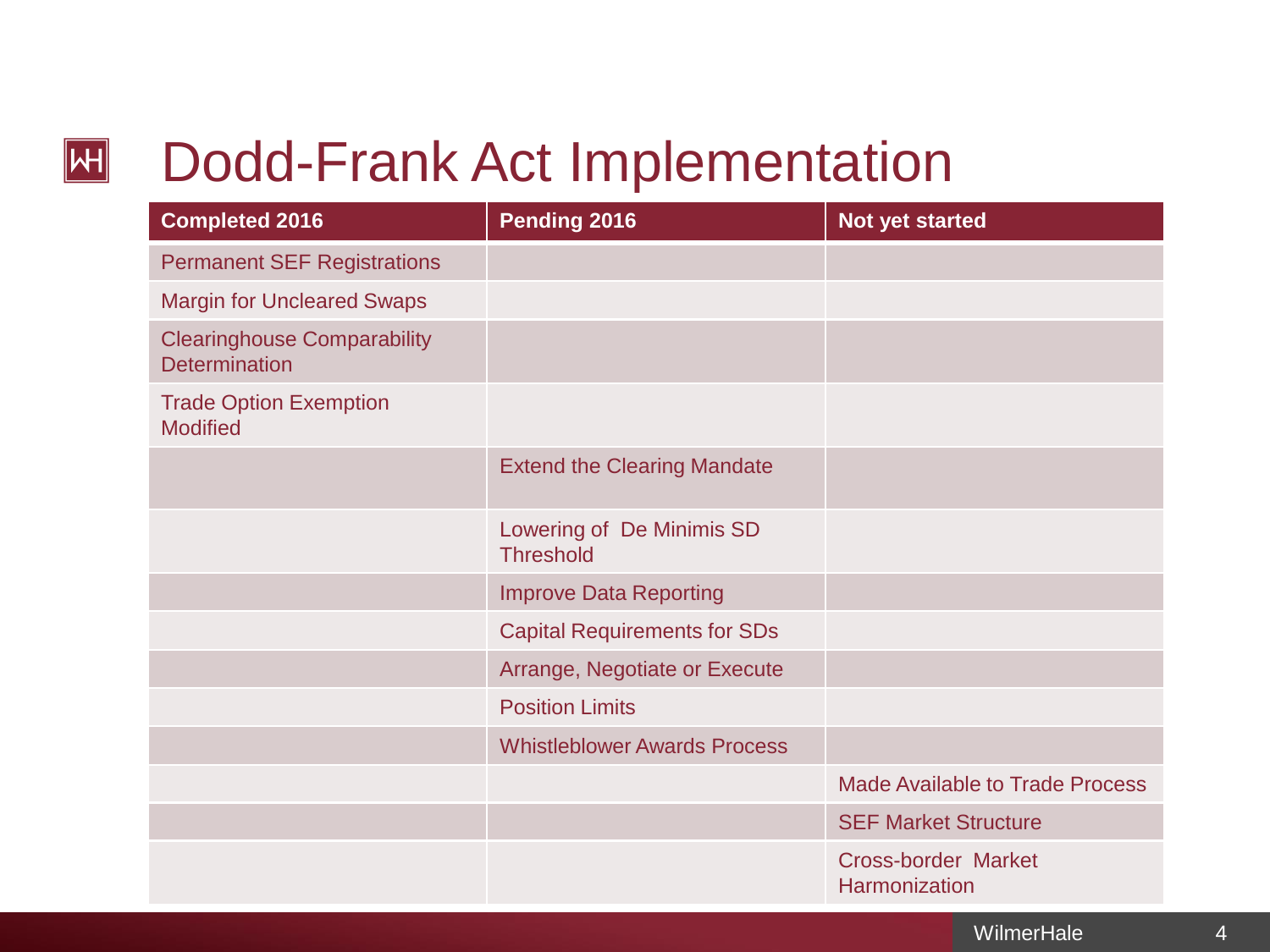### **Other Regulatory Initiatives**  $\boxed{\mathsf{H}}$

| <b>Completed 2016</b>                               | Pending 2016                                                      | Not yet started |
|-----------------------------------------------------|-------------------------------------------------------------------|-----------------|
| <b>Clearinghouse Resiliency (staff</b><br>Guidance) |                                                                   |                 |
| <b>Cybersecurity</b>                                |                                                                   |                 |
|                                                     | <b>Automated Trading</b>                                          |                 |
|                                                     | Implementation of<br><b>Ownership/Control Reporting</b><br>Regime |                 |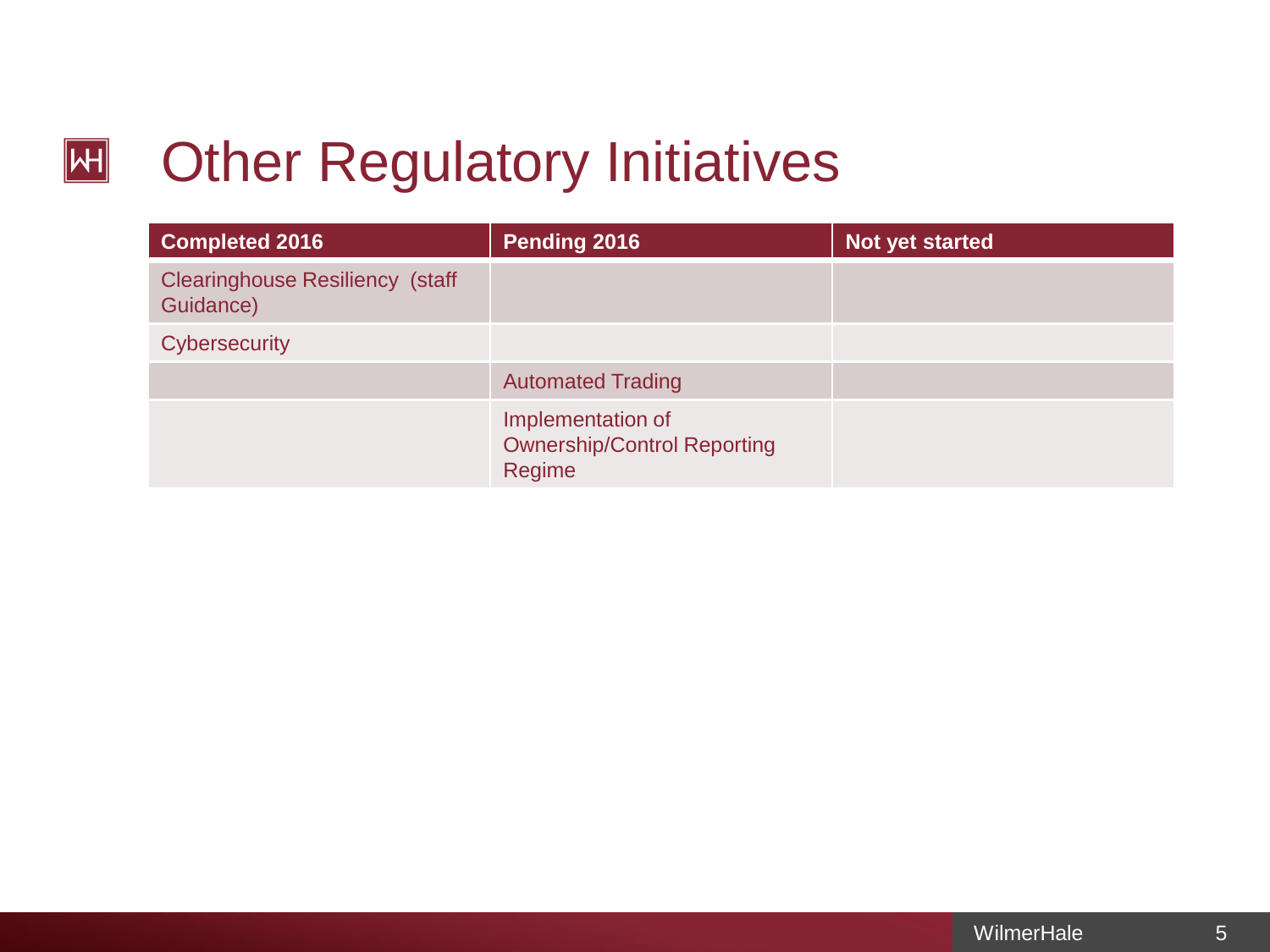# Closer Look at Selected Final and Proposed Rules

- **Margin for Uncleared Swaps**
- **Clearinghouse resiliency (Staff Guidance)**
- **Extend clearing mandate**
- **Cybersecurity**

 $|\mathsf{H}|$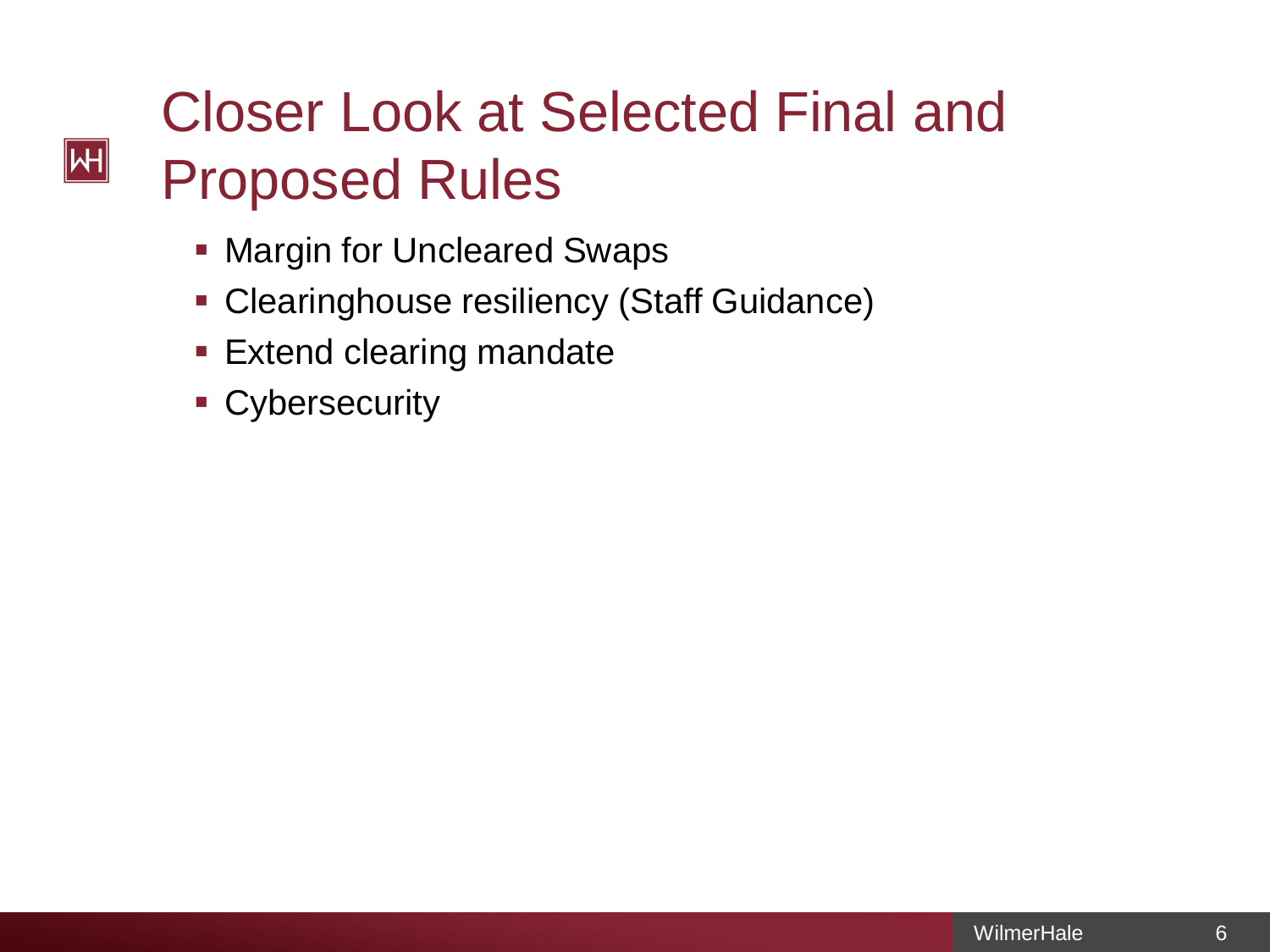#### Margin for Uncleared Swaps  $\mathsf{|\mathsf{H}|}$

- The rules apply to SD and MSPs that are not subject to regulation by a Prudential Regulator
- The rules apply to
	- (i) trades between CSEs and SDs or MSPs and
	- (ii) trades between CSEs and financial end users
- Commercial End Users are exempt
- **Inter-affiliate trades: VM must be exchanged.**
- Phased-in implementation began September 2016 for the largest participants.
	- Initial margin: Four-year phase-in period, starting on September 1, 2016 and ending on September 1, 2020.
	- Variation margin: Six-month phase-in period, beginning on September 1, 2016 and ending on March 1, 2017.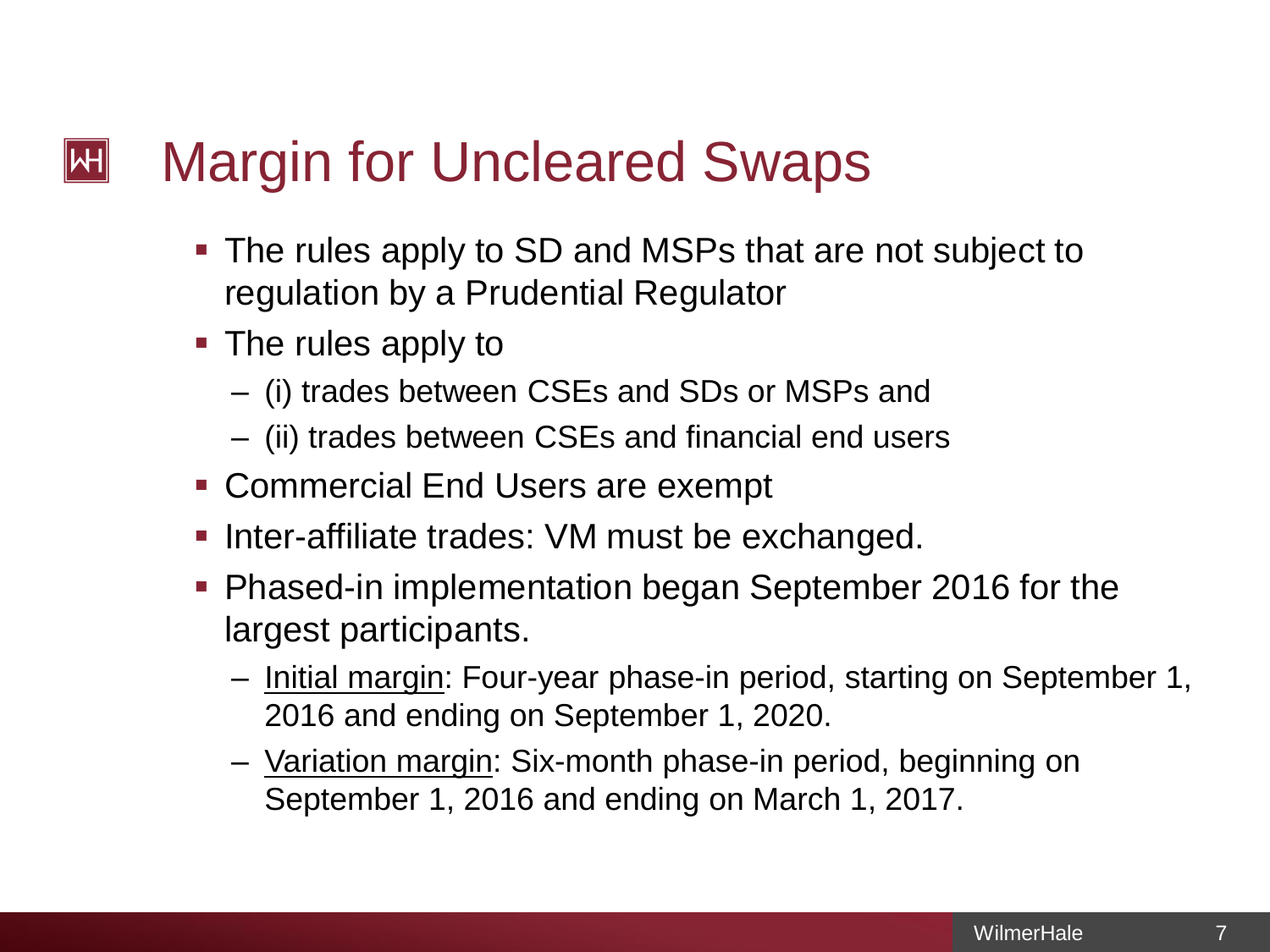### Clearing house Resiliency  $\mathsf{|\mathsf{H}|}$

### CCP Recovery or Resolution

- Financial regulators have turned attention to systemic risk posed by possible clearinghouse failure
	- All financial regulators have an interest
	- CFTC has quickly moved to assert itself in this space through round-tables and other thought leadership
	- Staff Letter No 16-61—guidance on required Recovery and Resolution Plans
		- identifies the issues that should be addressed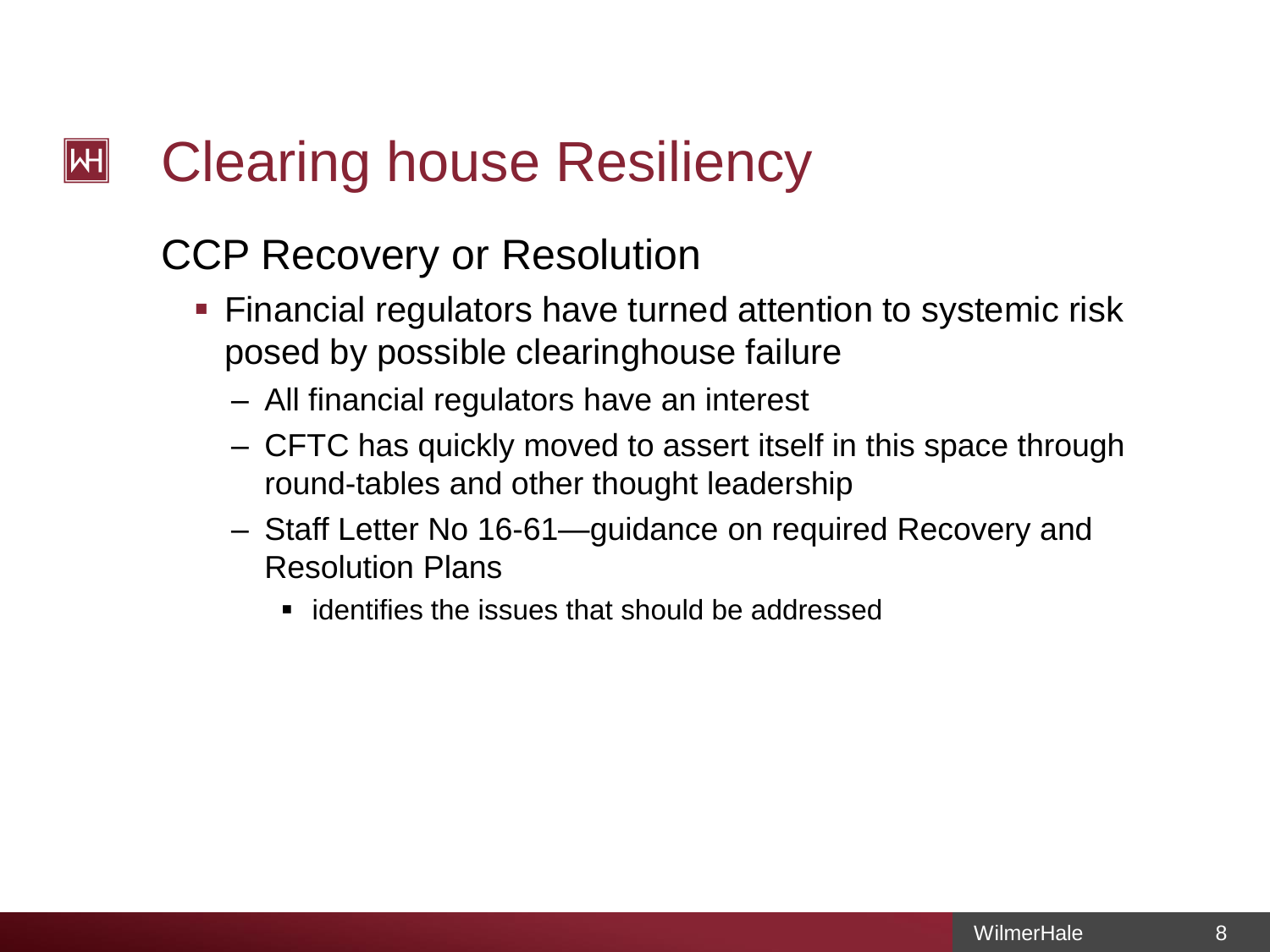#### CCP Recovery or Resolution  $\mathsf{|\mathsf{H}|}$

Issues to be addressed

- Stress-test scenarios
	- Enabling comparisons across all CCPs
	- Area of international regulatory cooperation
- Governance Transparency What should be disclosed?
	- How CCPs determine whether wind-down or recovery is appropriate
	- CCP's recovery or resolution process, including use of emergency powers
	- Re-establishing a matched book following a participant default
		- Auction, forced allocation, complete or partial tear-up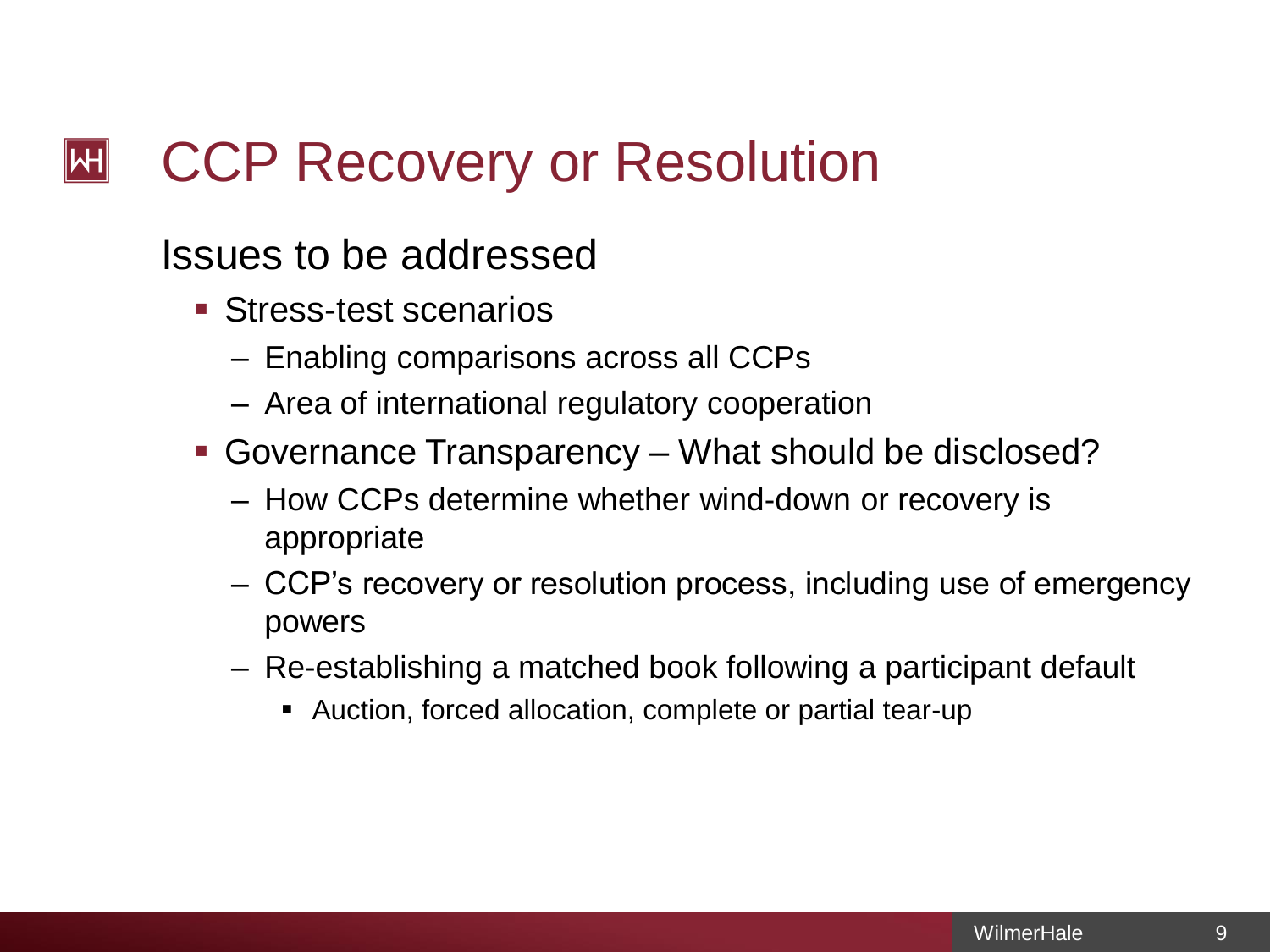### CCP Recovery or Resolution (issues)  $|\mathsf{H}|$

- **-** Default waterfall
	- DCO v. Clearing Member contribution levels and location in the waterfall.
- End of default waterfall
	- How to allocate losses (e.g., haircutting, capped assessments, etc.)
- **Recovery Tools**

Staff Guidance identifies issues, but not solutions

**Important first step**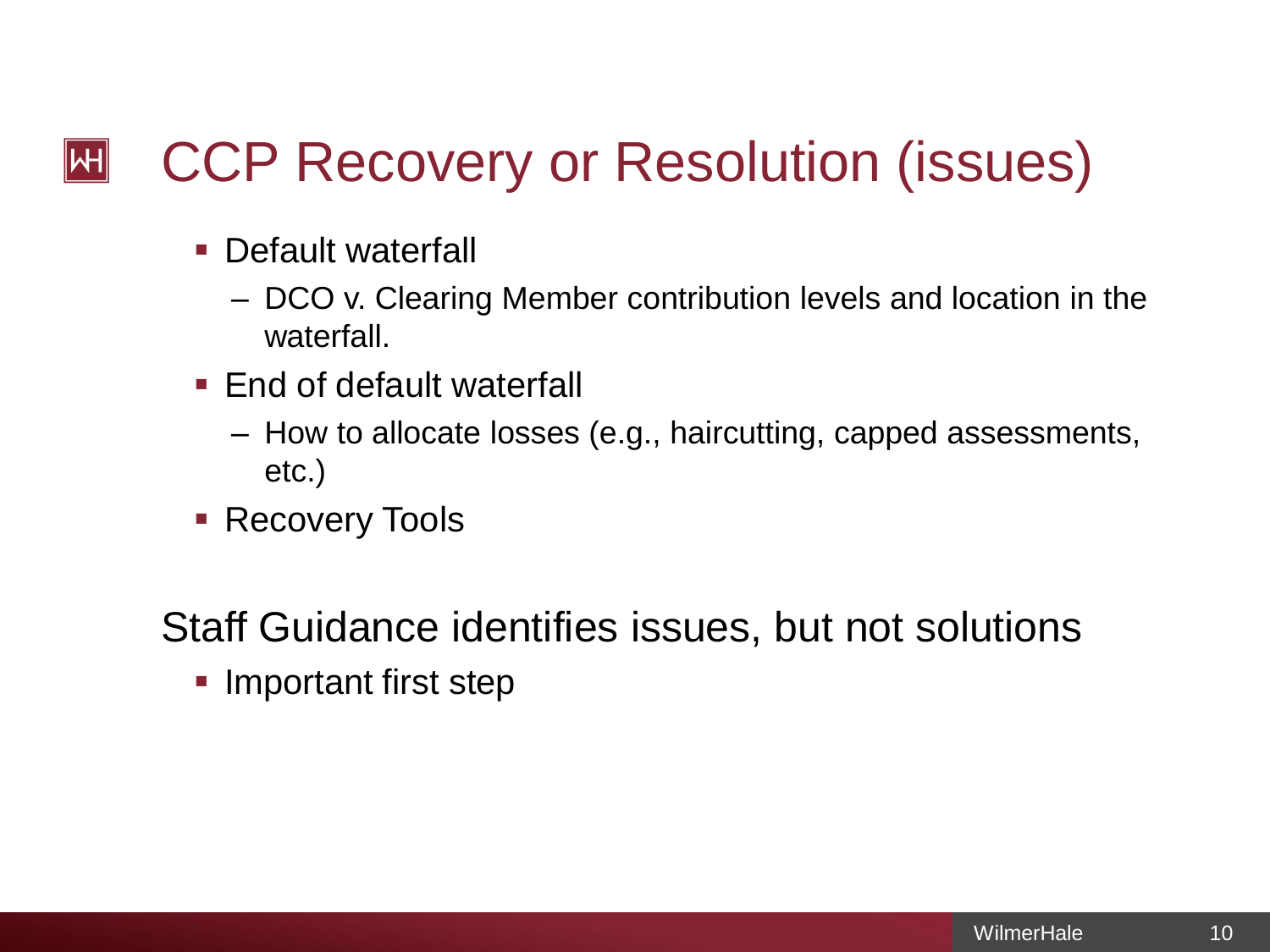### Cybersecurity Final Rule  $\mathsf{|\mathsf{H}|}$

- **Narrower scope of testing and assessment requirement** 
	- Strict liability replaced with reasonable standard-generally accepted best practices
	- But no safe harbors
- Expanded categories of risk analysis and oversight for **Exchanges** 
	- Adds enterprise risk management for exchanges
- **Broader books and records obligations** 
	- Includes parent company where the oversight program of parent is shared with a registered entity
- Narrower scope of requirement to remediate vulnerabilities and deficiencies
	- Substitutes reasonable standard
- Unlike exchanges and SDRs, no reduced requirements for DCOs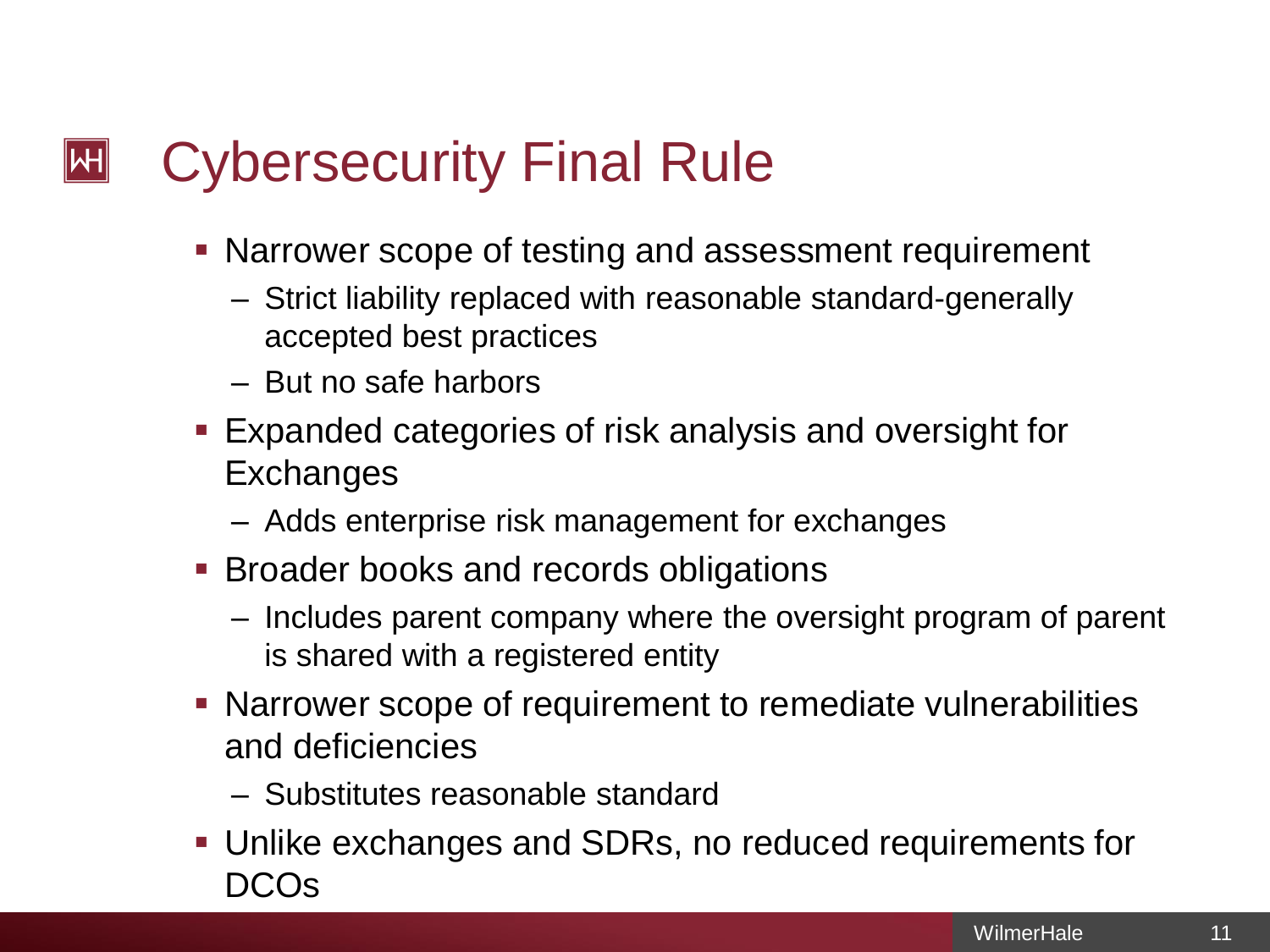### Proposal to Extend Clearing Mandate  $\mathsf{|\mathsf{H}|}$

- **Proposal to extend mandate to clear IRS denominated in 9** additional currencies
- Comment period expired July 18.
- **Issue--coordinate implementation schedule with non-US** jurisdictions.

12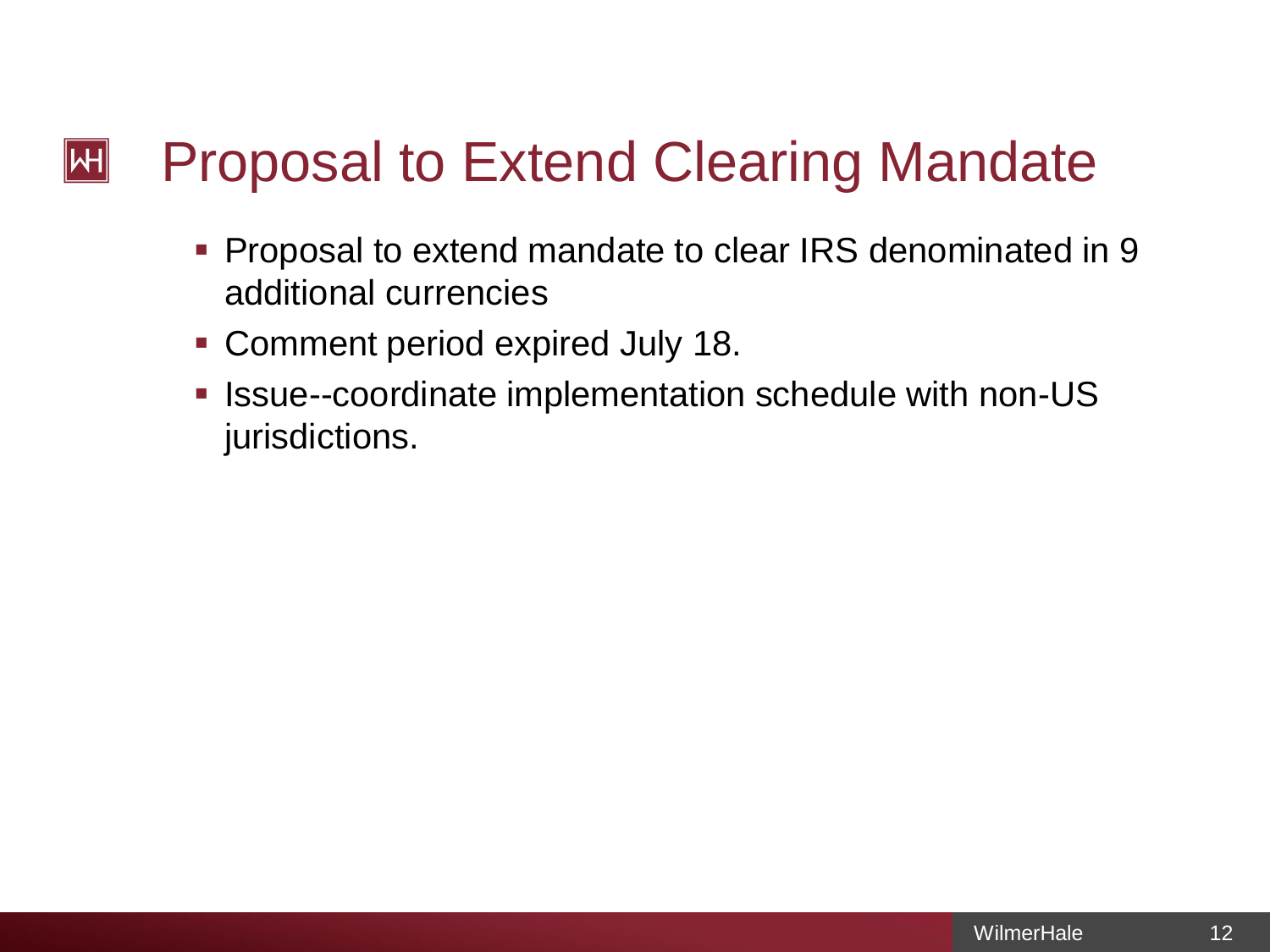### Proposed Regulation AT  $\mathsf{|\mathsf{H}|}$

- **Proposed Major CFTC initiative**
- Would impose risk controls and other regulatory requirements on:
	- AT Persons, which are
		- CFTC registrants engaged in "Algorithmic Trading" and
		- **Proprietary traders who have direct access to DCMs and are engaged** in Algorithmic Trading
	- Clearing member FCMs whose customers are AT Persons; and
	- DCMs executing orders from AT persons.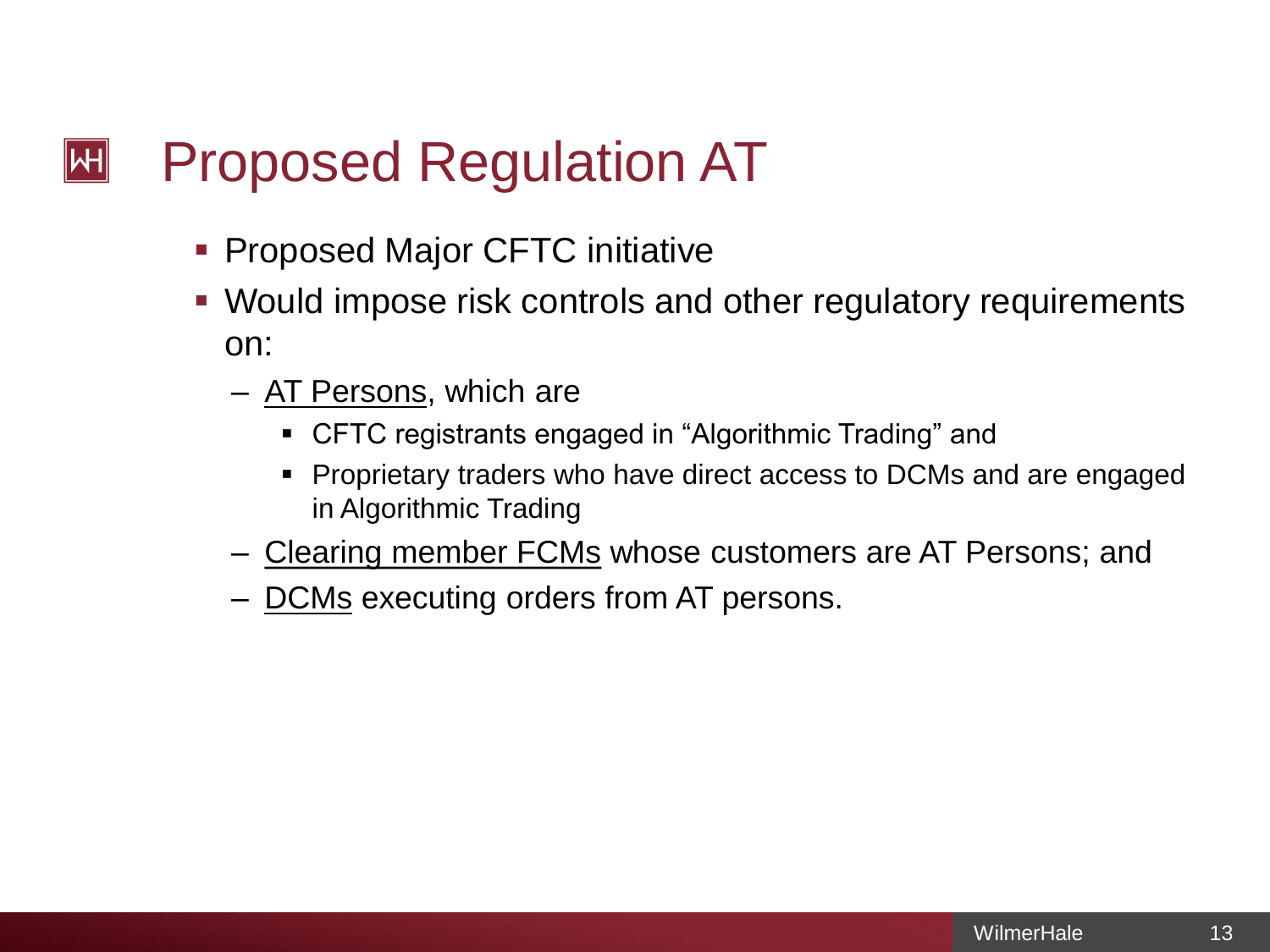#### Proposed Regulation AT  $\mathsf{|\mathsf{H}|}$

### Pre-trade Risk Controls

Source Code Repositories (Only AT Persons)

 Required to make all of the information in the source code repository available to any representative of the CFTC or the U.S. DOJ upon request

### Development and Testing

**Backtesting, stress tests, testing of algorithmic trading code** 

### **Monitoring**

 Continuous, real-time monitoring; automated alerts; ability to disengage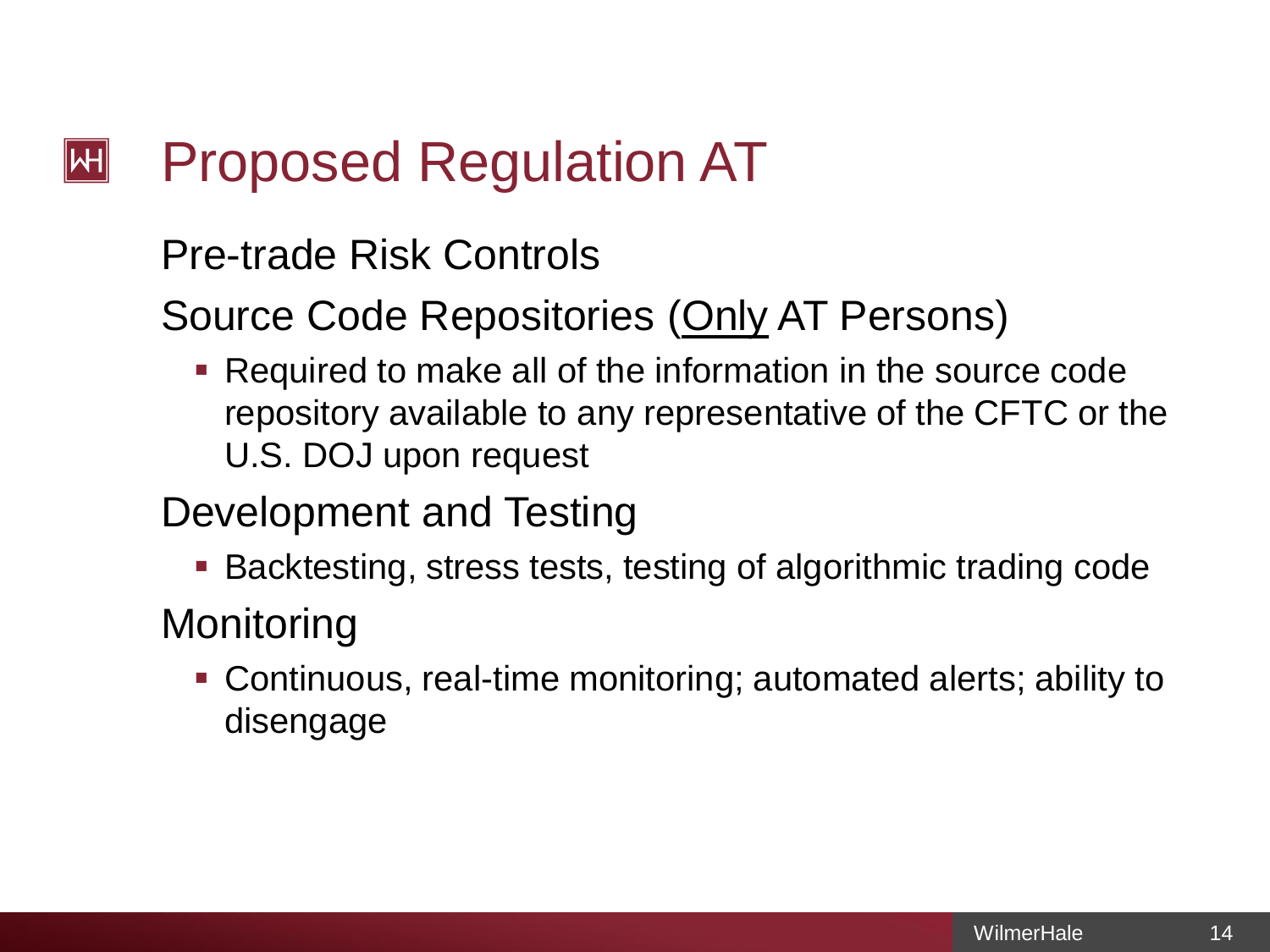### Proposed Regulation AT  $\mathsf{|\mathsf{H}|}$

## **Compliance**

- **Policies and procedures reasonably designed to ensure** compliance
- **Training** 
	- **Procedures for designating and training all staff involved in** the design, testing, and monitoring of algorithmic trading

### Annual Reports

**- Requires CEO or COO certification**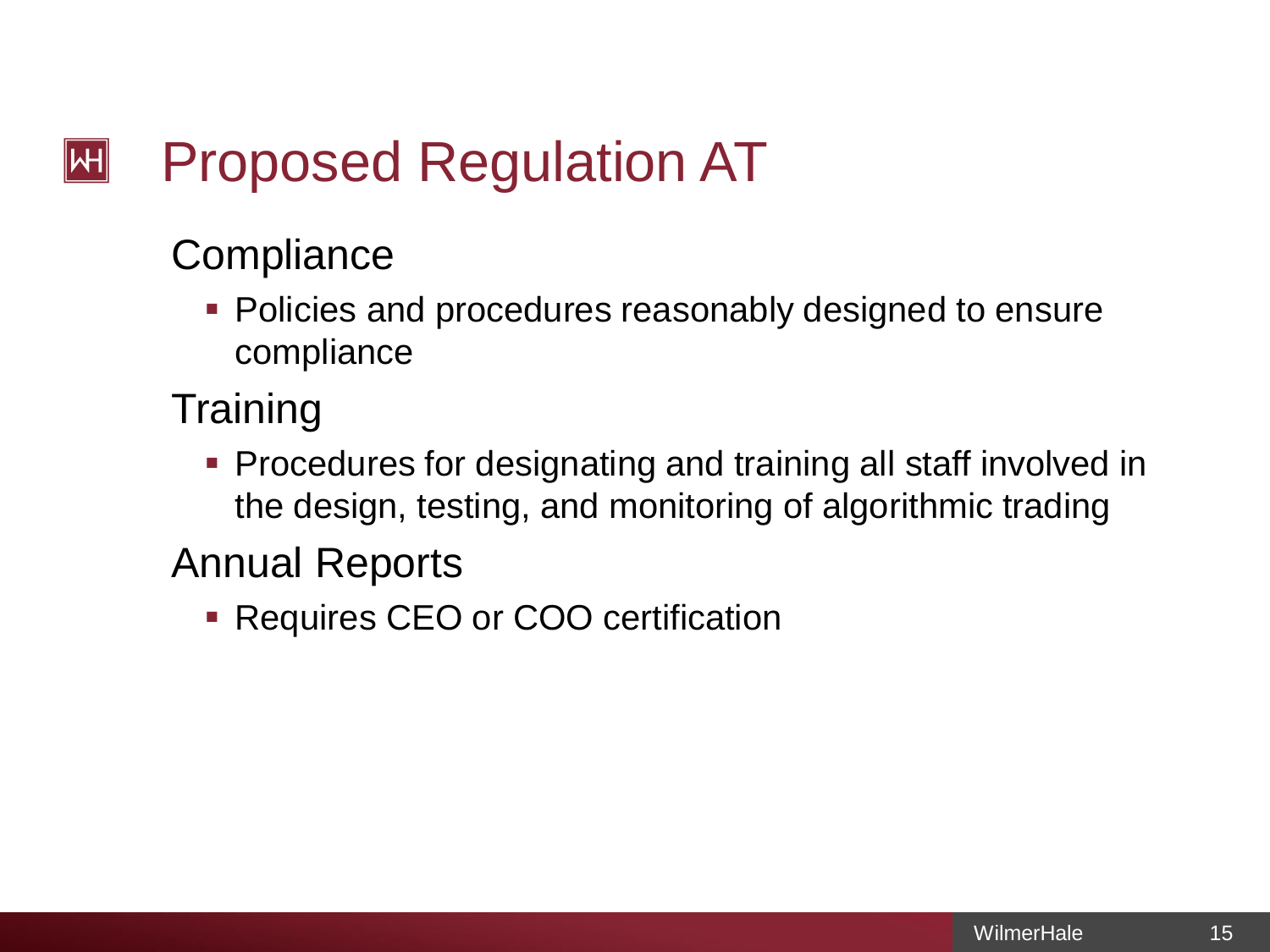### Proposed Reg AT: DCM Requirements  $\mathsf{|\mathsf{H}|}$

DCMs must disclose specifications of matching platforms

DCM must disclose to public purpose and other information of Market and Trading Incentive Programs and to Commission agreements, benchmarks and payments.

Self-trading prevention rules by DCMs, and apply, provide or require self-trade prevention tools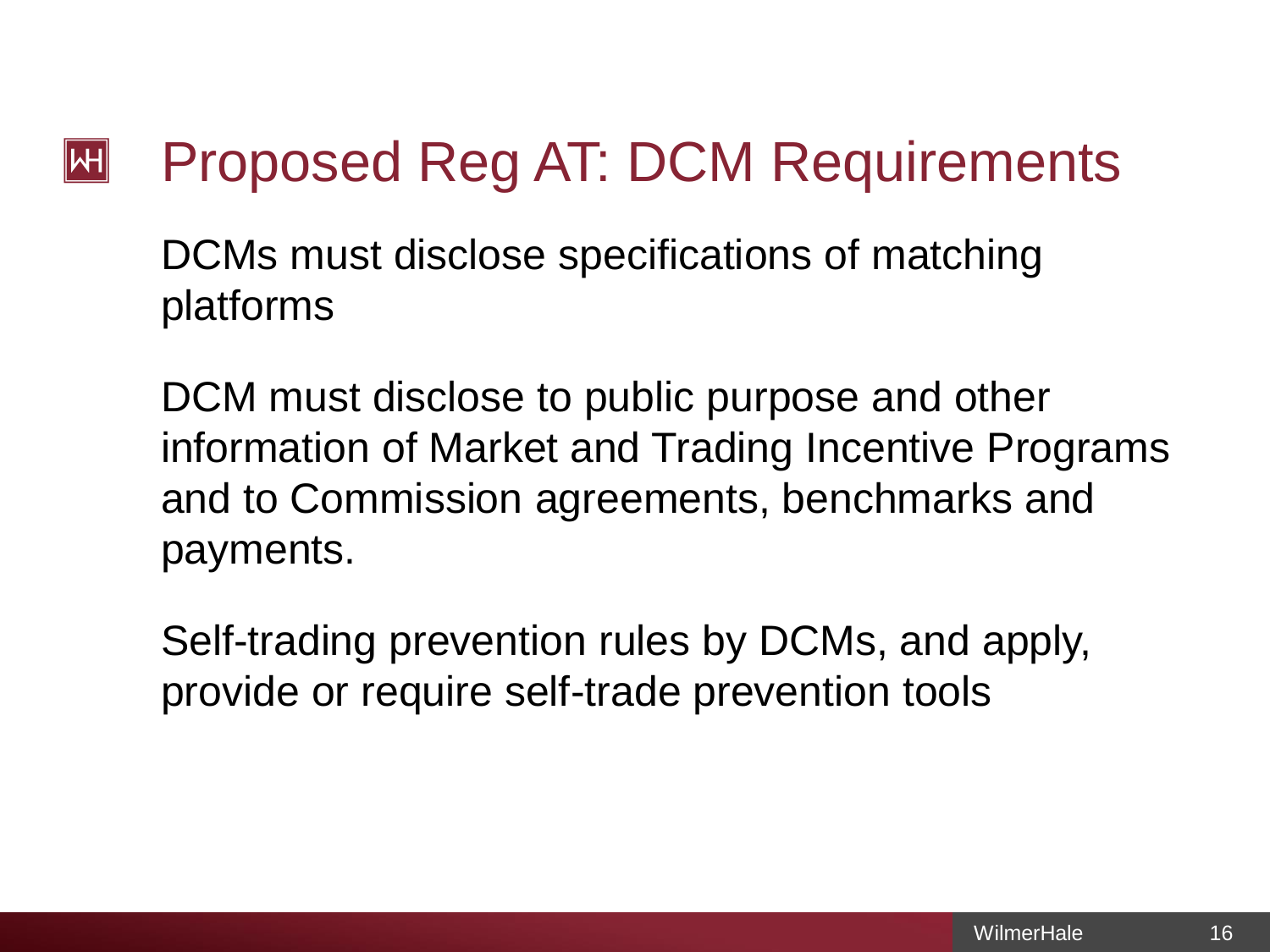### Proposed Regulation AT: Concerns  $\mathsf{|\mathsf{H}|}$

- **Provisions raising most concerns by commenters** 
	- Source Code Repository Requirement for AT Persons
	- Duplication of requirements
		- Breadth of definition of Automated Trading—execution algorithms
	- Definition of AT Person is too broad (e.g., includes floor traders)
- Chairman Massad announced intention to offer additional proposal.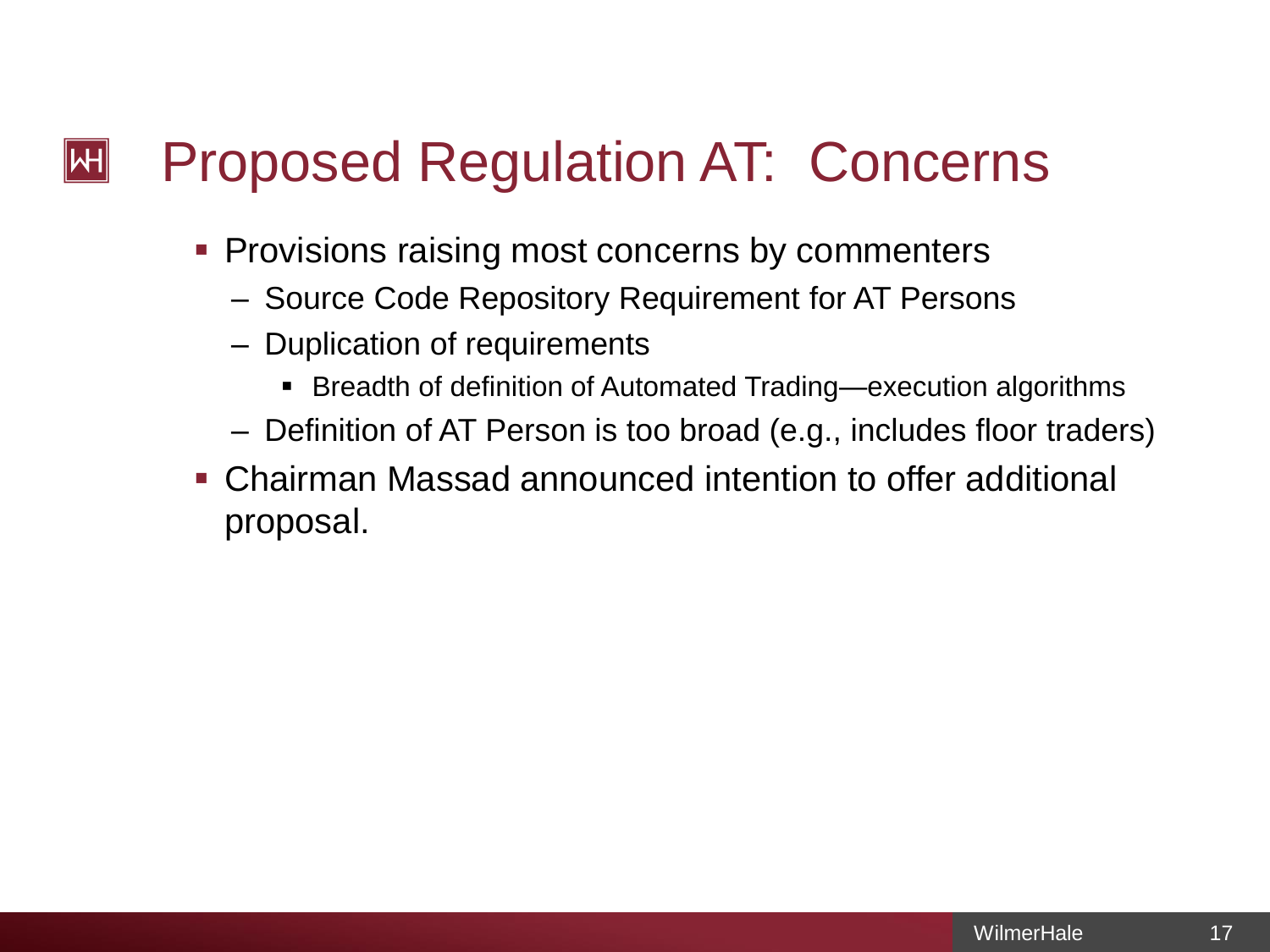### $\boxed{\mathsf{H}$ Composition Changes at CFTC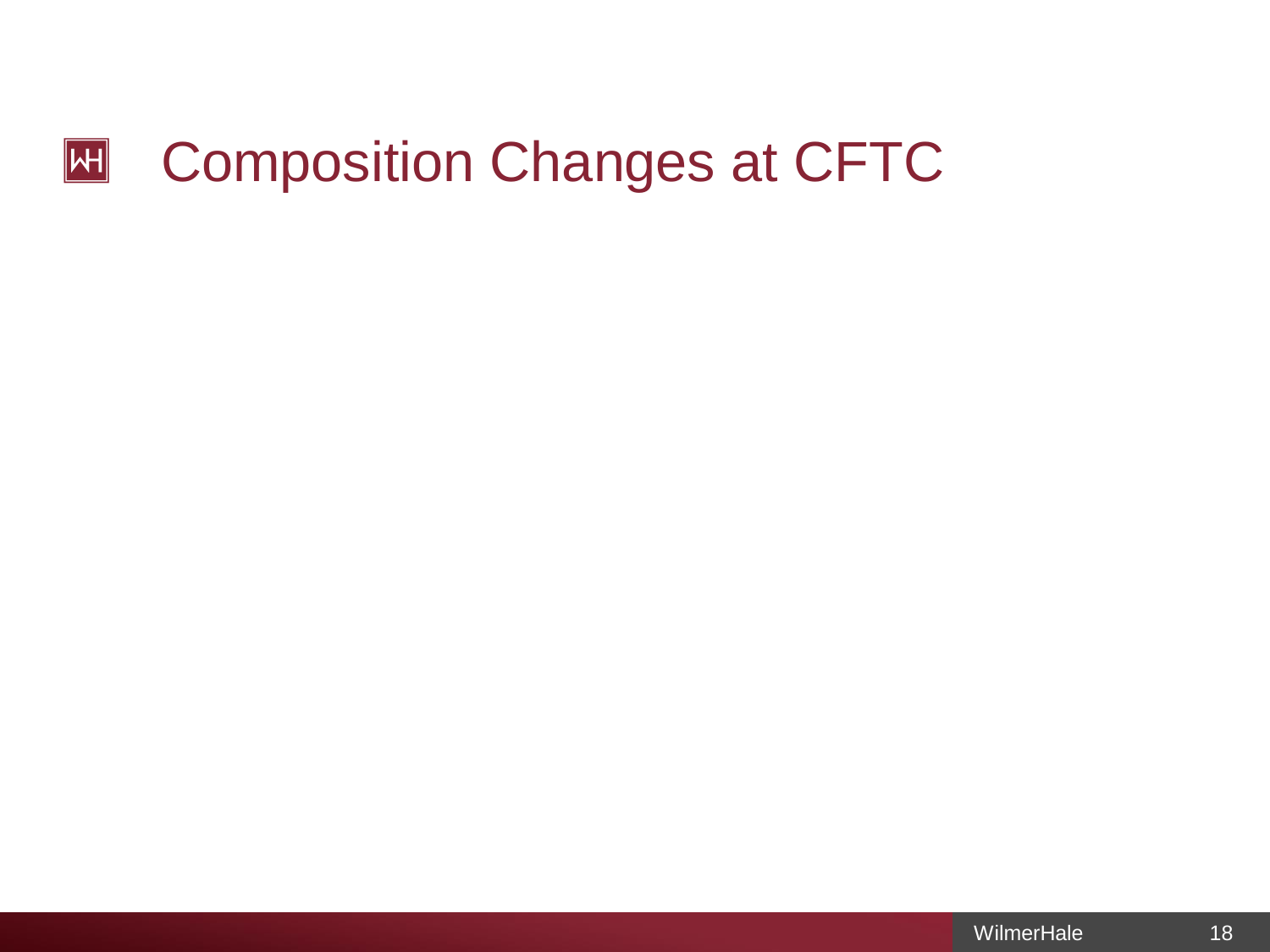### CFTC Composition  $|\mathsf{H}|$

- **Challenges of Operating with 3 Commissioners** 
	- Sunshine Act requirements--with only three Commissioners, any two constitute a meeting quorum.
	- Apparent difficulty Reaching Unanimity on Final Rulemakings
		- Two recent votes have been split decisions—but not the same Commissioner dissenting
- Current Nominees
	- Christopher Brummer (D)
		- Founder, Managing Principal, and Chief Investment Officer of Saeculum Capital Management LLC
		- Served in the office of U.S. Representative Deborah Pryce from 2001 to 2007
	- Brian D. Quintenz (R)
		- **Professor at Georgetown Law and faculty director of the Institute of** International Economic Law.
	- Several post-election scenarios possible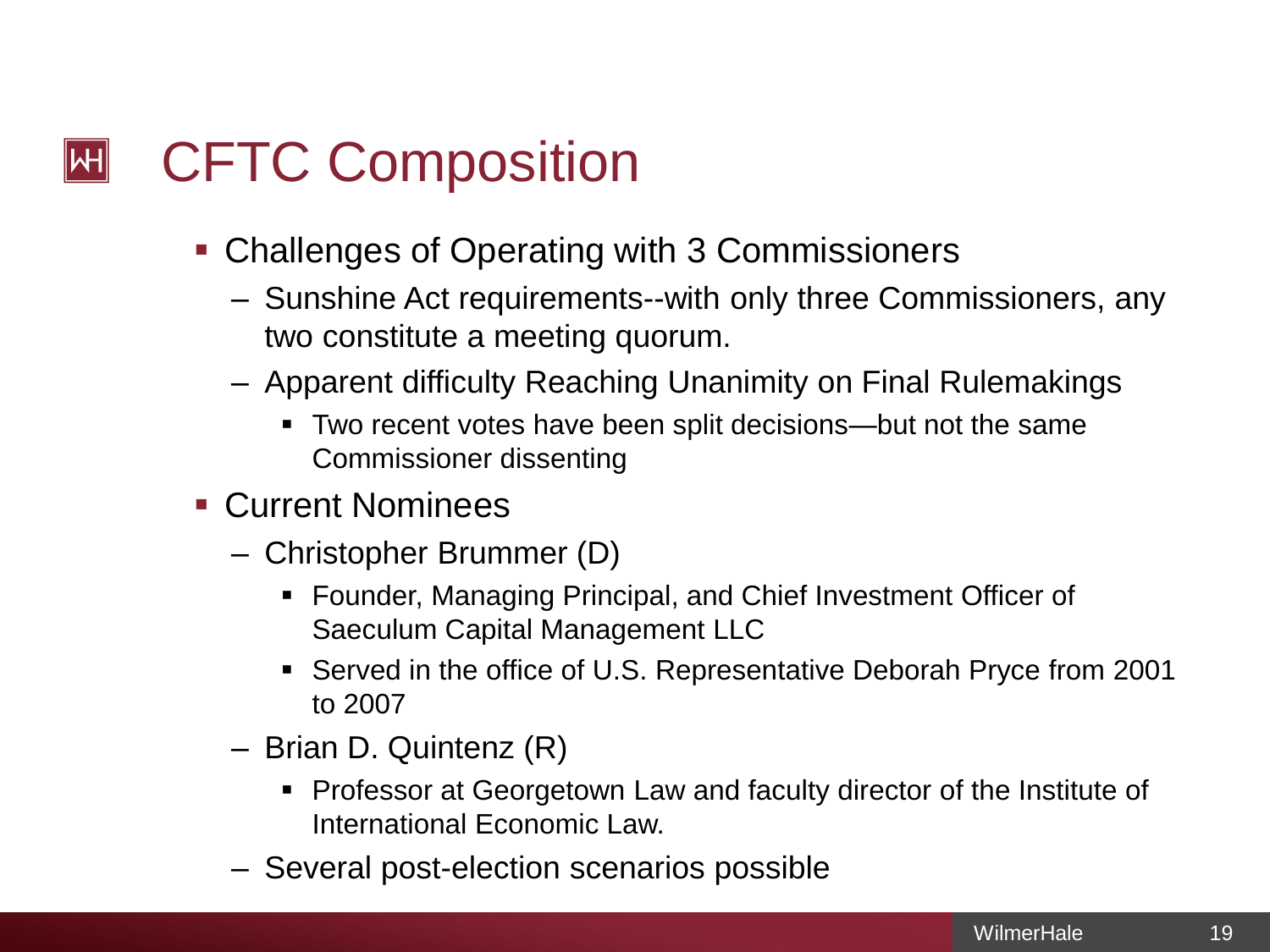### CFTC Enforcement Developments  $\overline{\mathsf{H}}$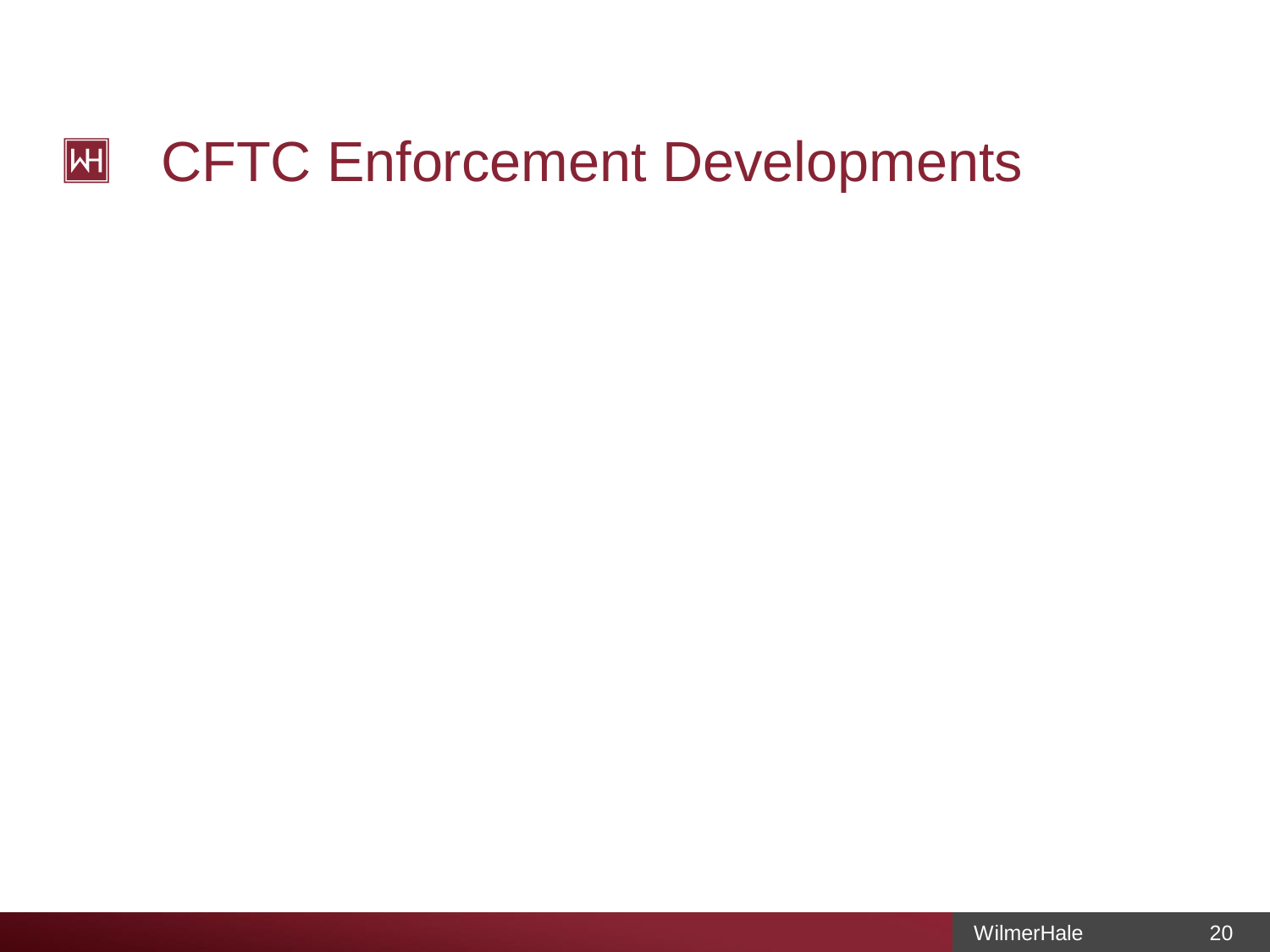#### Enforcement Developments  $\mathsf{|\mathsf{H}|}$

- **CFTC aggressively investigating and prosecuting** manipulation under its Dodd-Frank authority
- **Criminal referrals for manipulation becoming increasingly** common
- CFTC's enforcement of reporting rules
- **The Whistleblower Program**

21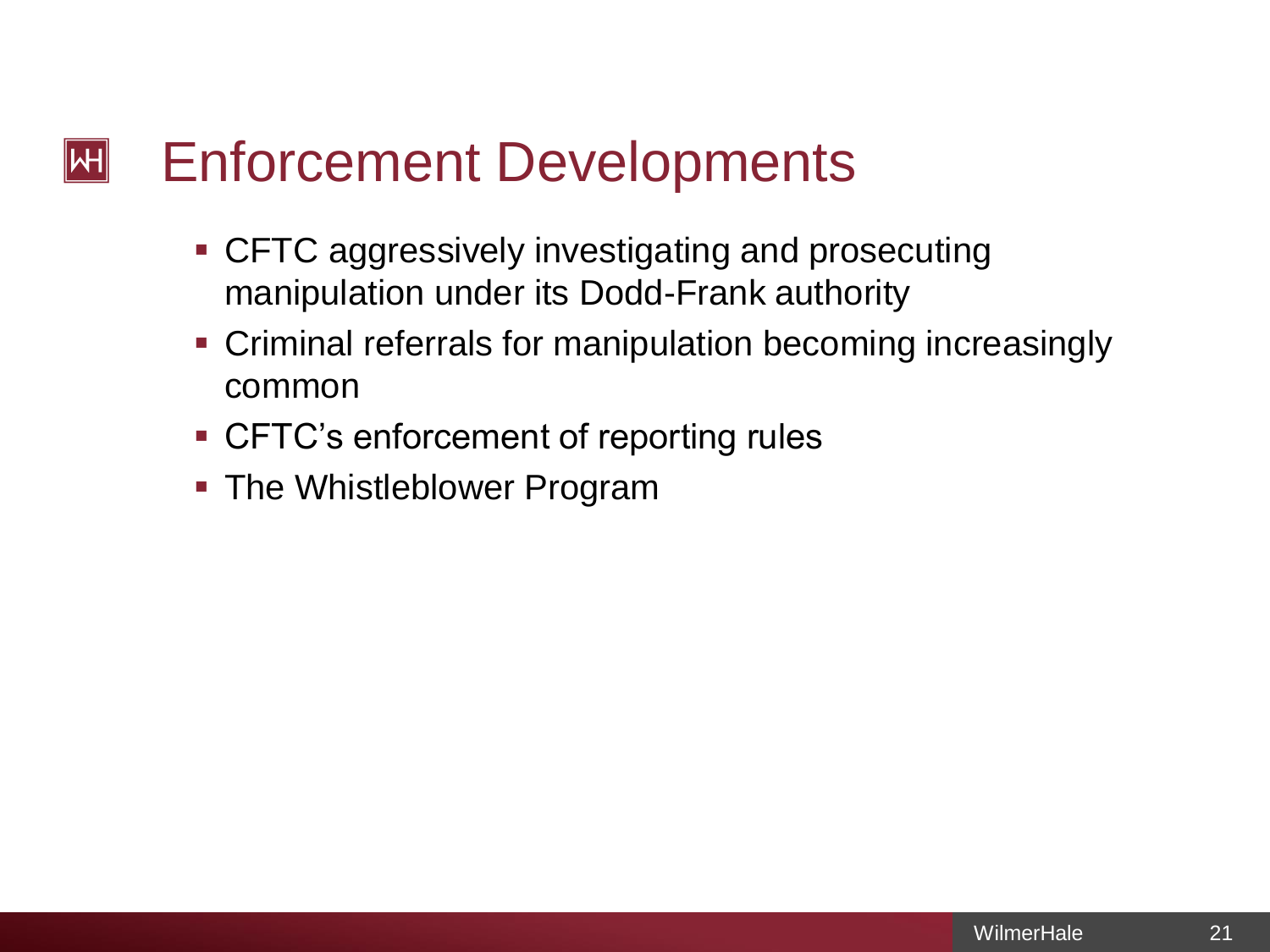### Dodd-Frank Anti-Manipulation Tools **H**

- **Insider trading**
- **Anti-manipulation**
- **Spoofing**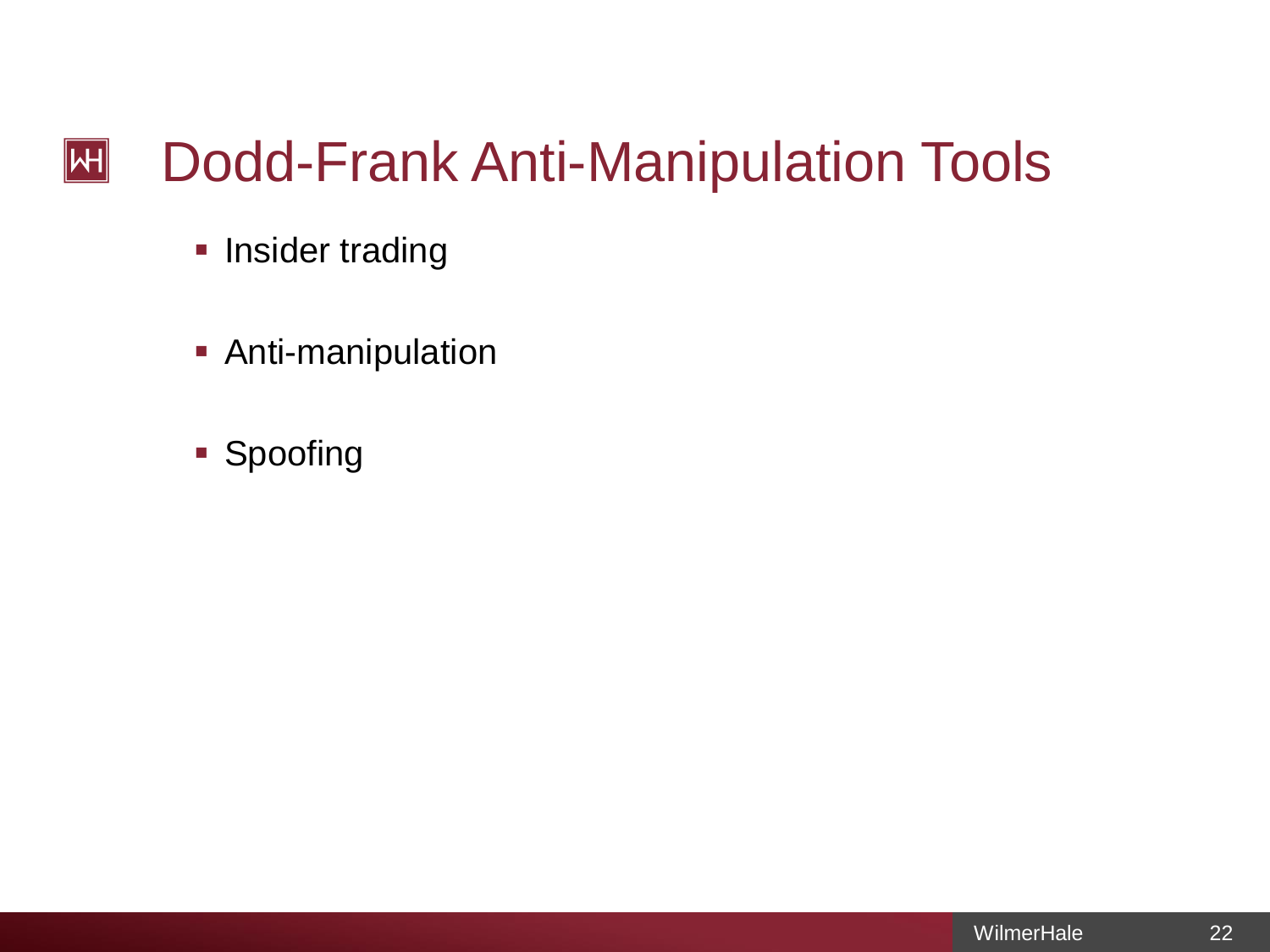### Insider Trading  $\mathsf{|\mathsf{H}|}$

### CFTC Regulation 180.1 is patterned after SEC Rule 10b-5.

- (a) It shall be unlawful for any person, directly or indirectly, in connection with any swap, or contract of sale of any commodity in interstate commerce, or contract for future delivery on or subject to the rules of any registered entity, to intentionally or recklessly:
	- (1) Use or employ, or attempt to use or employ, any manipulative device, scheme, or artifice to defraud . . .
- The CFTC "will be guided, but not controlled, by the substantial body of judicial precedent applying the comparable language of [Exchange Act] Rule 10b–5."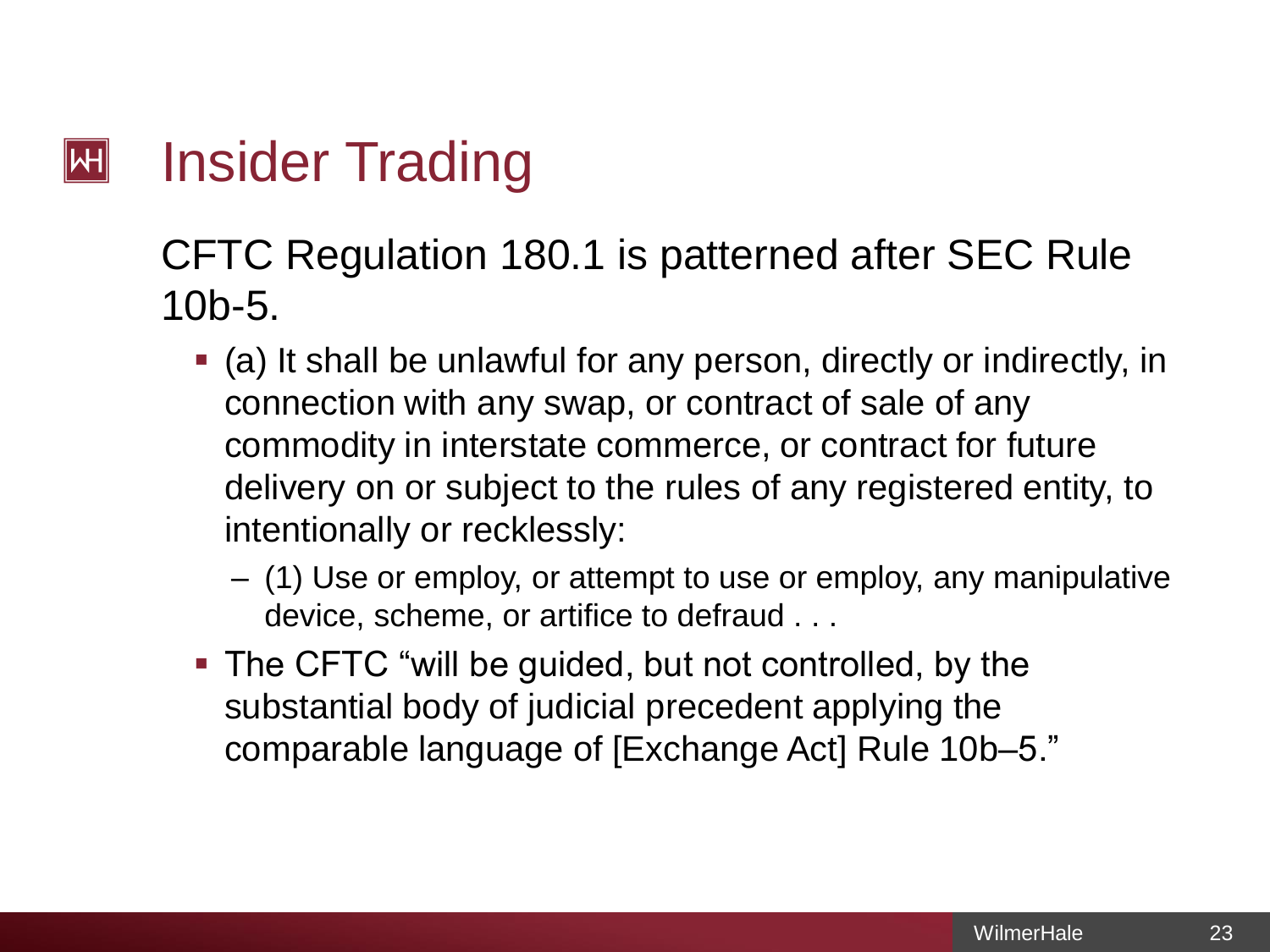### First Insider Trading Case: Motazedi  $\mathsf{|\mathsf{H}|}$

### *In re Arya Motazedi*, CFTC Docket No. 16 -02, at 3 (Dec. 2, 2015)

- **Employee used information about employer's trading in** violation of employment terms to trade against employer and personally profit
- **Two Parts of the Scheme** 
	- Matched Orders: Motazedi placed fictitious trades between the company's account and his personal account at prices that disadvantaged the company.
	- Frontrunning: Motazedi placed personal orders ahead of orders he placed for the company.

24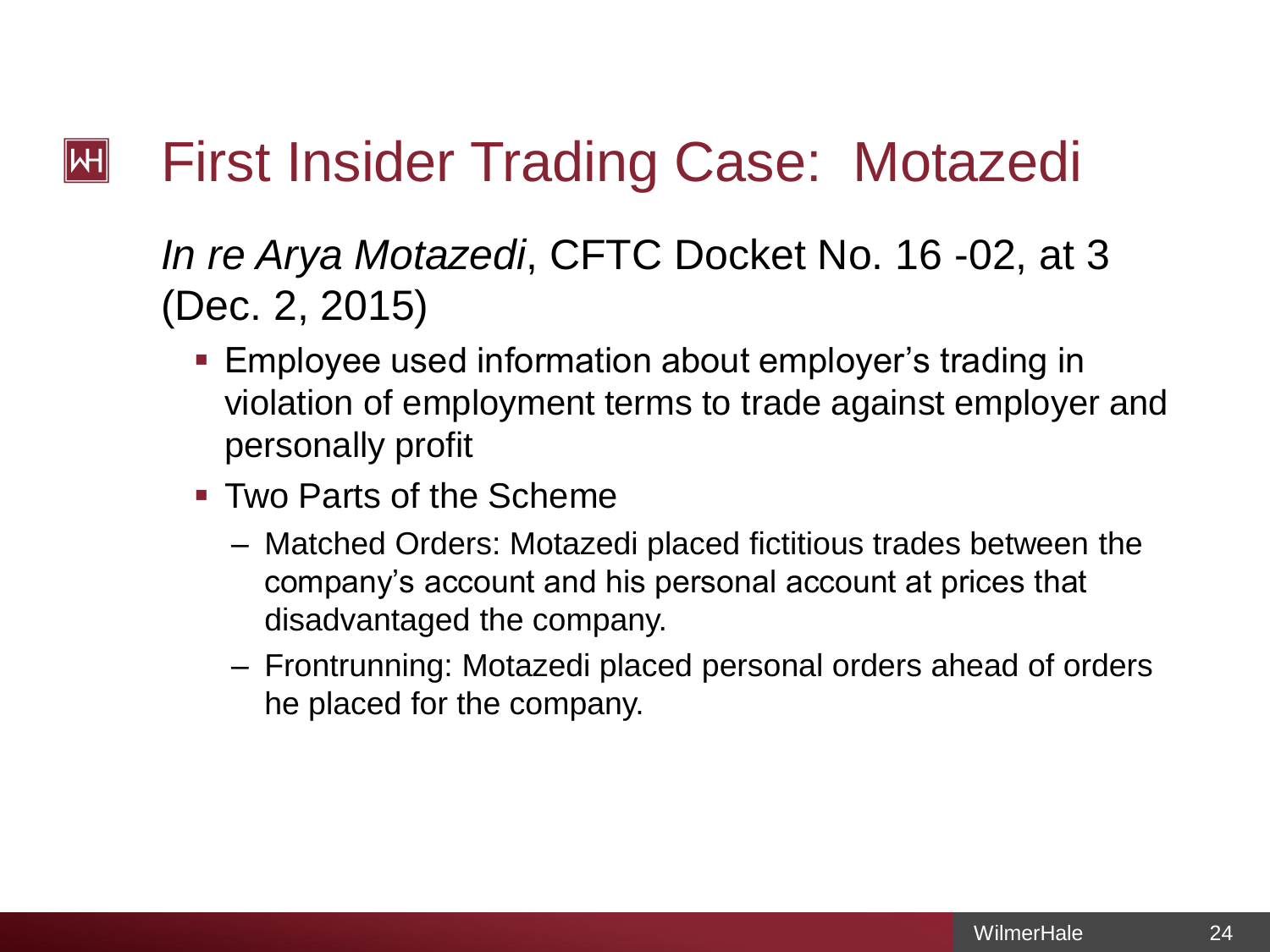#### Anti-Manipulation  $\mathsf{|\mathsf{H}|}$

### **180.1 Prohibition on the employment, or attempted employment, of manipulative and deceptive devices.**

- (a) It shall be unlawful for any person, directly or indirectly, in connection with any swap, or contract of sale of any commodity in interstate commerce, or contract for future delivery on or subject to the rules of any registered entity, to intentionally or recklessly:
	- (1) Use or employ, or attempt to use or employ, any manipulative device, scheme, or artifice to defraud . . .
- Implementing CEA Section 6(c)(1)
- The CFTC "will be guided, but not controlled, by the substantial body of judicial precedent applying the comparable language of [Exchange Act] Rule 10b–5."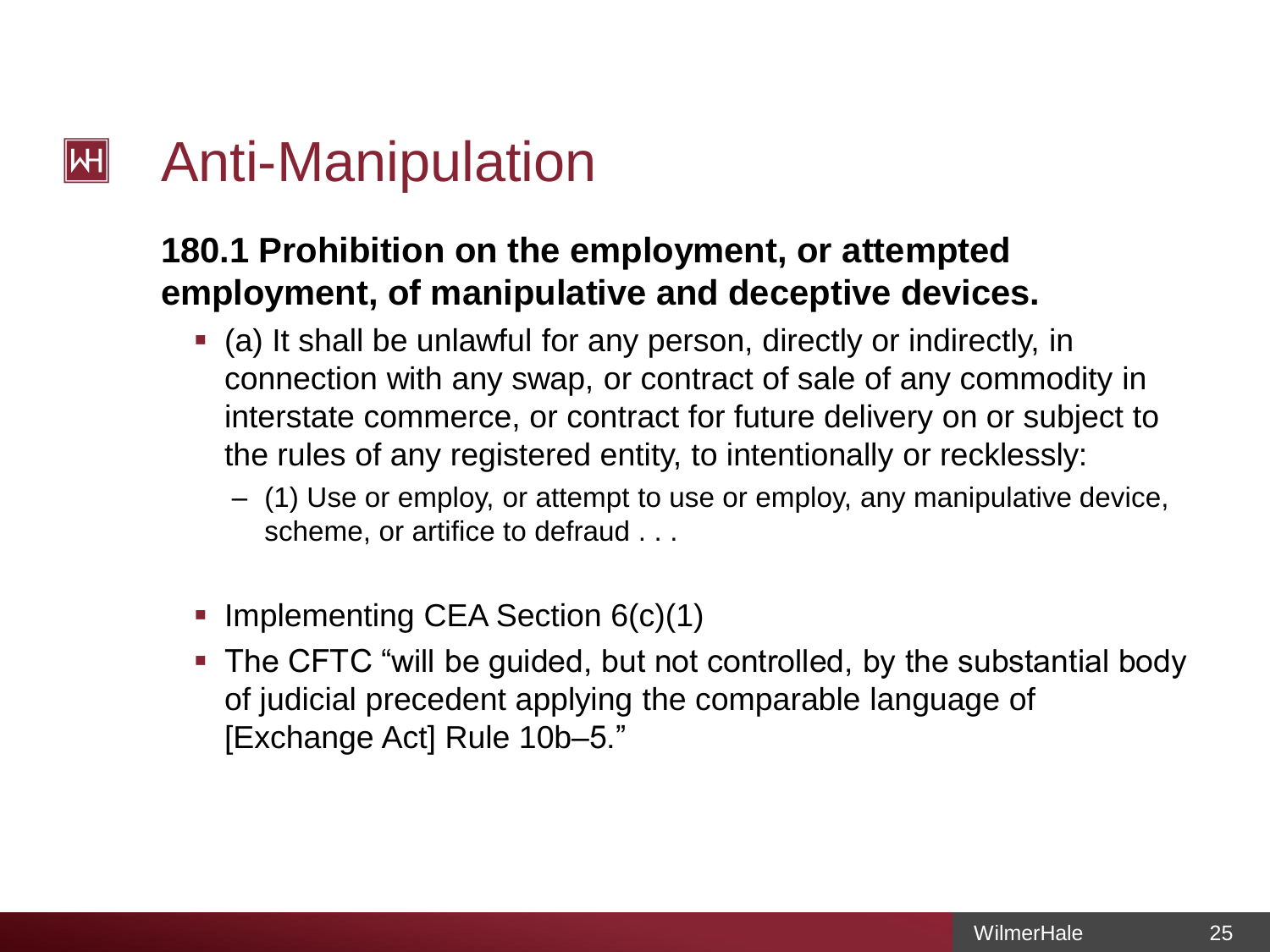#### Anti-Manipulation  $\mathsf{|\mathsf{H}|}$

CFTC wants to lower bar for proving manipulation. It has argued that 180.1 (1) prohibits non-fraud manipulations and (2) that it does not require specific intent, nor proof of an artificial price.

*CFTC v. Kraft Foods Group, Inc. and Mondelēz Global, LLC*, No. 15-cv-2881 (N.D. Ill. Apr. 1, 2015)

- **Alleged manipulation of the wheat market**
- Ruling on motion to dismiss was the first judicial interpretation of CEA Section 6(c)(1) and Rule 180.1
	- District court held that (1) 180.1 only prohibits fraud, not non-fraud manipulations; and (2) CFTC must show conduct was either reckless or intentional under 180.1.
	- Relies on securities laws precedent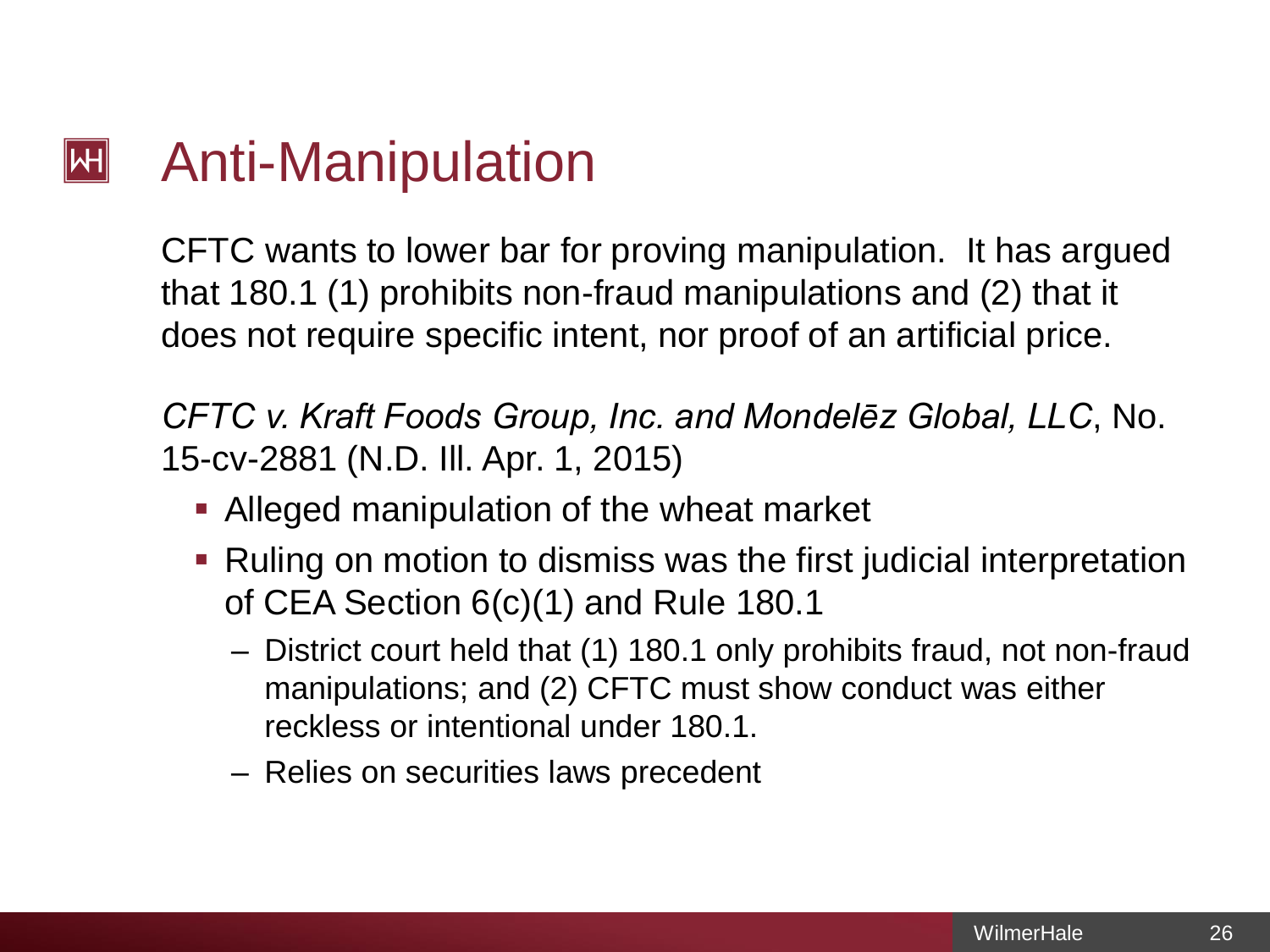### Anti-Manipulation  $\mathsf{|\mathsf{H}|}$

### **180.2 Prohibition on price manipulation.**

It shall be unlawful for any person, directly or indirectly, to manipulate or attempt to manipulate the price of any swap, or of any commodity in interstate commerce, or for future delivery on or subject to the rules of any registered entity.

- Implementing CEA Section  $6(c)(3)$
- CFTC "will be guided by the traditional four-part test for manipulation that has developed in case law arising under  $6(c)$  and  $9(a)(2)$ ."
	- Four-Part Manipulation Test:
		- 1) the ability to influence market prices;
		- 2) specific intent to influence market prices;
		- 3) that artificial prices existed; and
		- 4) caused the artificial prices.
	- Test For Attempted Manipulation
		- **1) An intent to [affect the market price]/[create an artificial price]; and**
		- 2) some overt act in furtherance of that intent.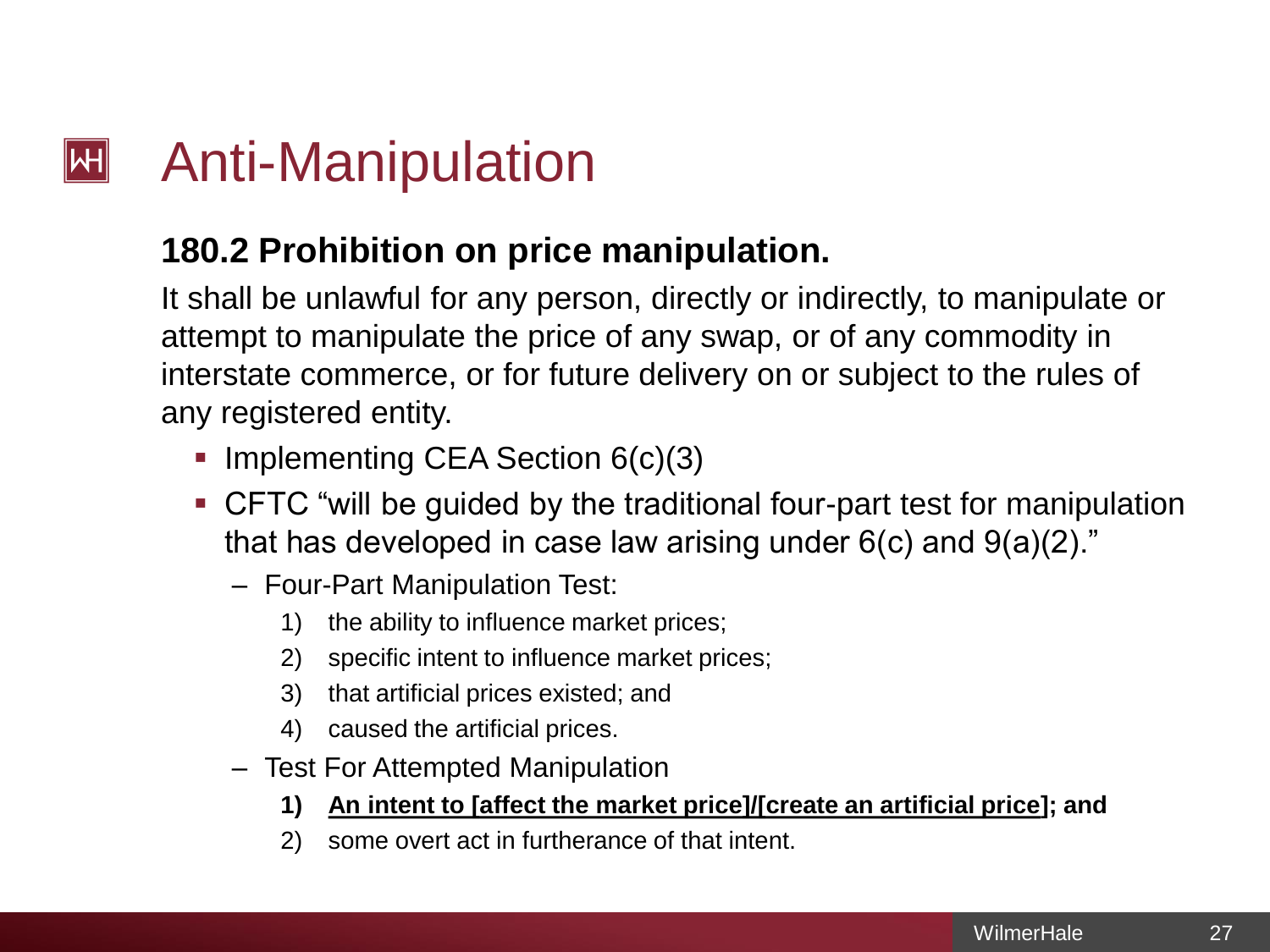### Anti-Manipulation  $\mathsf{H}\parallel$

CFTC arguing for lower standard for attempted manipulation.

*CFTC v. Wilson & DRW Investments*, No. 13-cv-7884 (S.D.N.Y. Nov. 6, 2013)

- Alleged manipulation and attempted manipulation of the settlement price of an interest rate future.
- **Judge denied motion to dismiss complaint.**
- **DRW moved for summary judgement.**
- Debate about the necessary elements to prove attempted manipulation.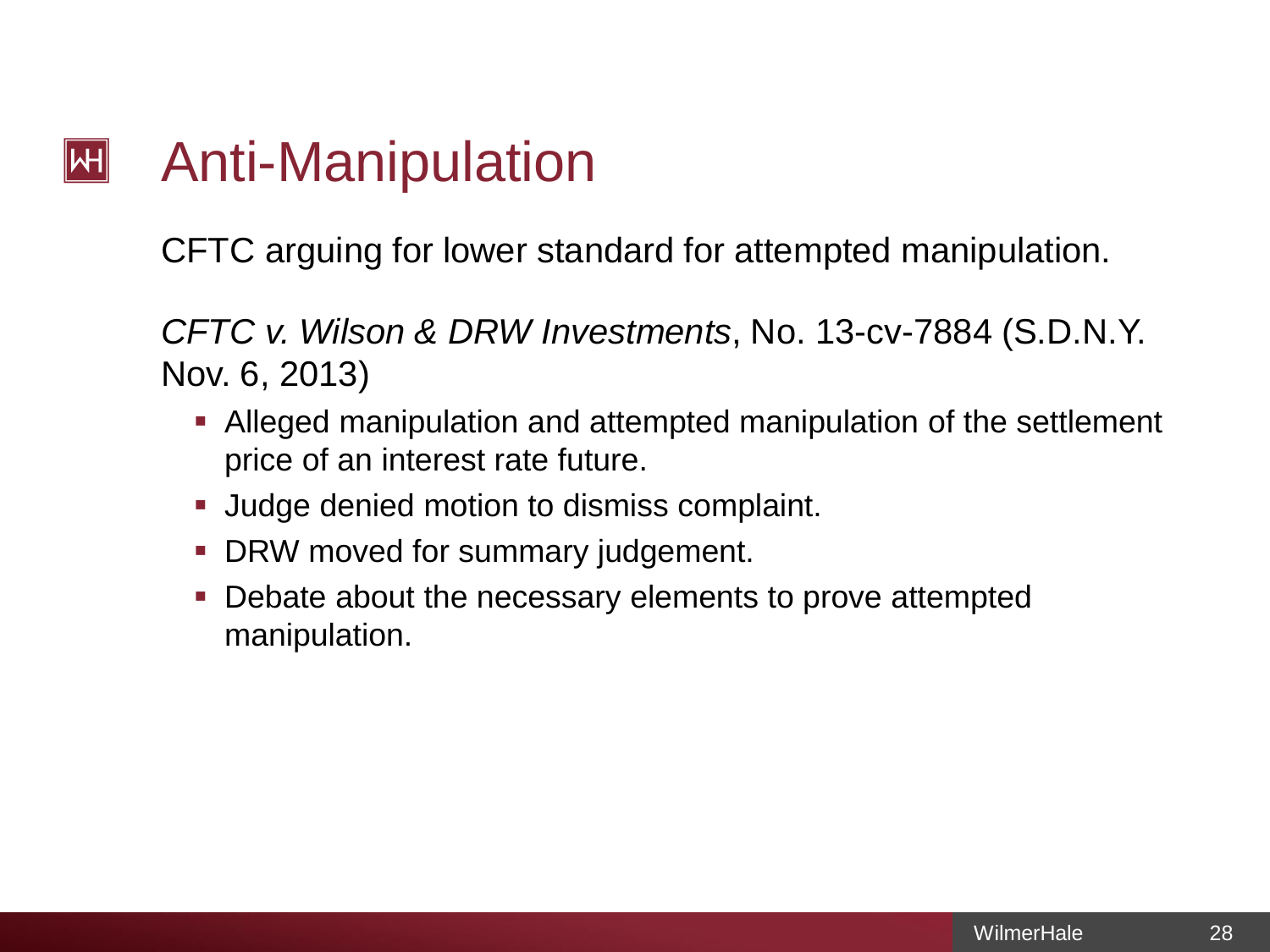#### $|\mathsf{H}|$ Anti-Manipulation

### *CFTC v. Wilson & DRW Investments*, No. 13-cv-7884 (S.D.N.Y. Nov. 6, 2013)

- Debate about the first element in attempted manipulation:
	- Test For Attempted Manipulation
		- **An intent to [affect the market price]/[create an artificial price]**; and
		- some overt act in furtherance of that intent.
	- "[T]he CFTC asks this Court to adopt a new legal standard for intent in attempted manipulation cases that departs in a significant respect from decades of settled law. **The CFTC argues it need only prove 'an intent to affect price' and not that the price was intended to be artificial.**"
		- CME, CMC, FIA, ICE and MFA Amici Curiae
	- "Under any standard, **trading with the specific intent to unilaterally affect and define prices . . . is manipulative intent**."
		- CFTC Response in Opposition to Brief of Amici Curiae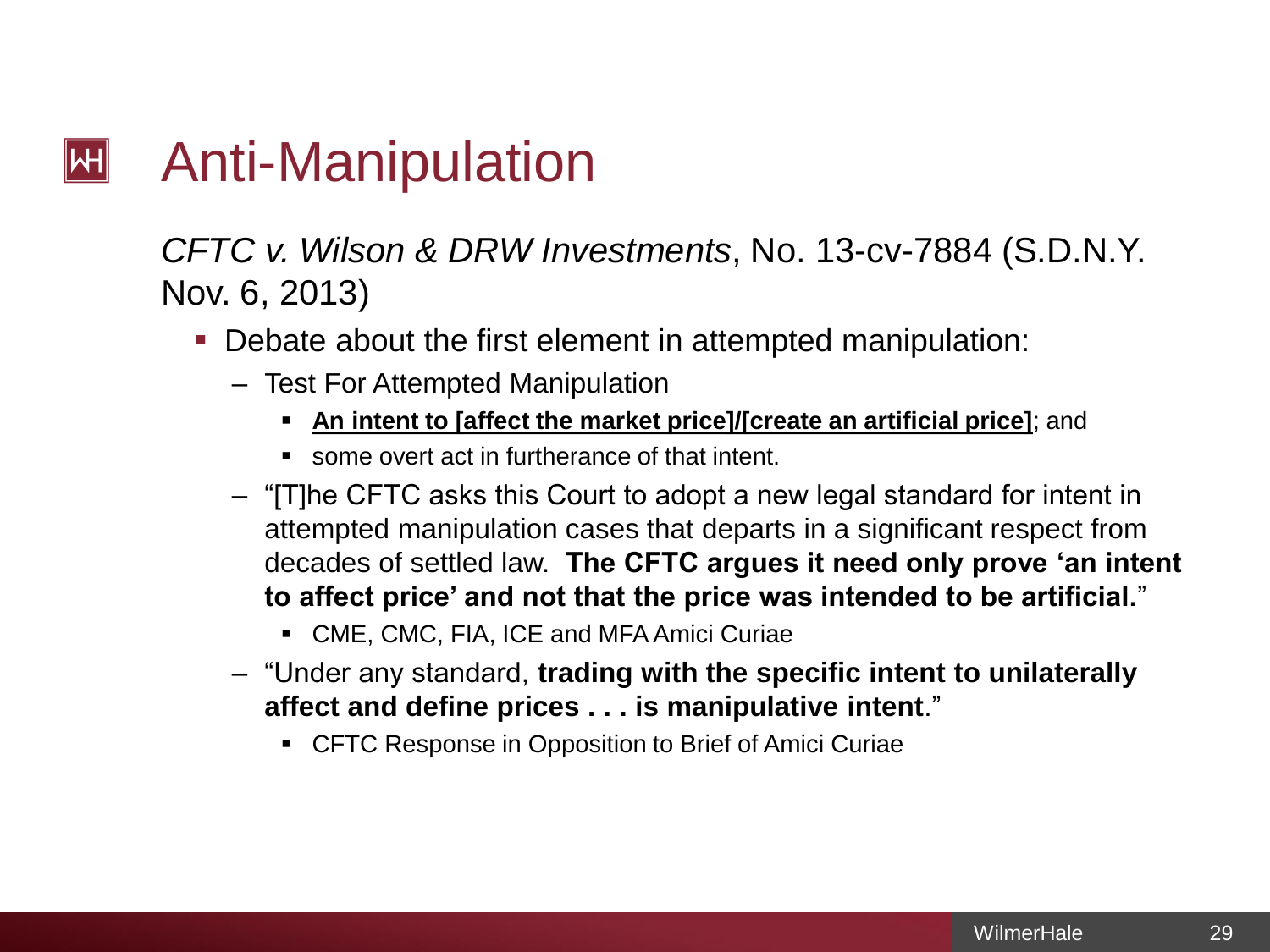

Section 4c of the CEA: It is unlawful for "any person to engage in any trading, practice or conduct on or subject to the rules of a registered entity that . . . is, of the character of, or is commonly known to the trade as, 'spoofing' (bidding or offering with the intent to cancel the bid or offer before execution)."

CFTC 2013 Guidance: "[A] spoofing violation will not occur when the person's intent when cancelling a bid or offer before execution was to cancel such bid or offer as part of a legitimate, good-faith attempt to consummate a trade."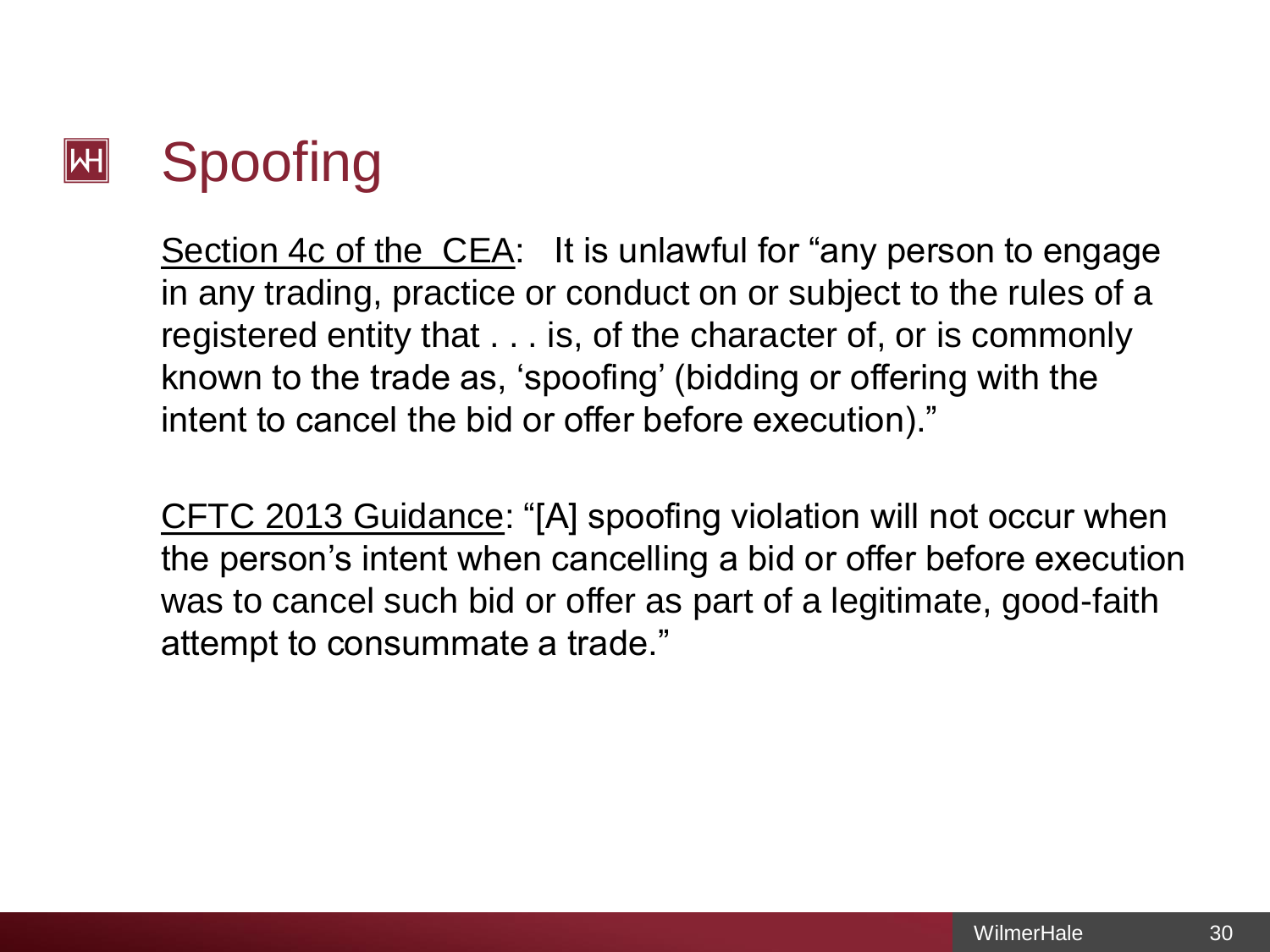#### CFTC Spoofing Cases in 2015  $|\mathsf{H}|$

- *CFTC v. Panther Energy Trading and Michael J. Coscia*, CFTC Docket No. 13-26 (July 22, 2013)
	- DOJ and CFTC actions
	- Algorithmic trading in commodity futures
	- Court rejected Coscia's argument that anti-spoofing provision and the commodity fraud provisions were unconstitutional vague
- *CFTC v. Nav Sarao Futures Ltd. PLC*, No. 15-cv-03398 (N.D. Ill. Apr. 17, 2015)
	- DOJ and CFTC actions
	- Algorithmic trading in the E-Mini S&P futures contract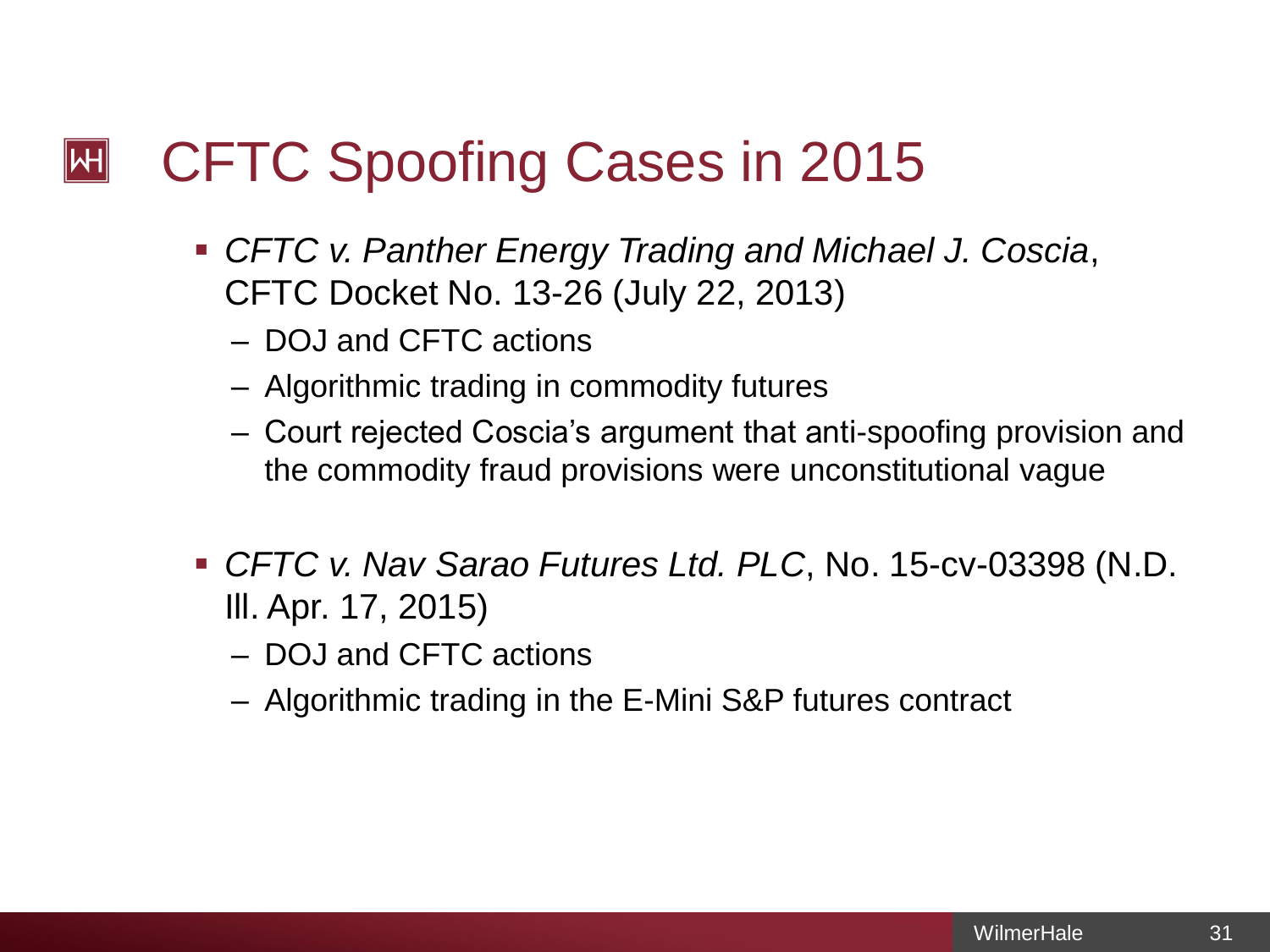#### CFTC Spoofing Cases in 2015  $\mathsf{|\mathsf{H}|}$

- *CFTC v. Heet Khara and Nasim Salim*, No. 15-civ-03497 (S.D.N.Y.) (complaint filed May 5, 2015)
	- Spoofing in gold and silver futures
- *CFTC v. Oystacher*, No. 1:15-cv-09196 (N.D. Ill. Oct. 19, 2015)
	- Manual trading in the E-Mini S&P 500, Copper, Crude Oil, Natural Gas, and VIX futures contracts
	- Also subject to several exchange enforcement actions
	- Oystacher challenged anti-spoofing provision as unconstitutionally vague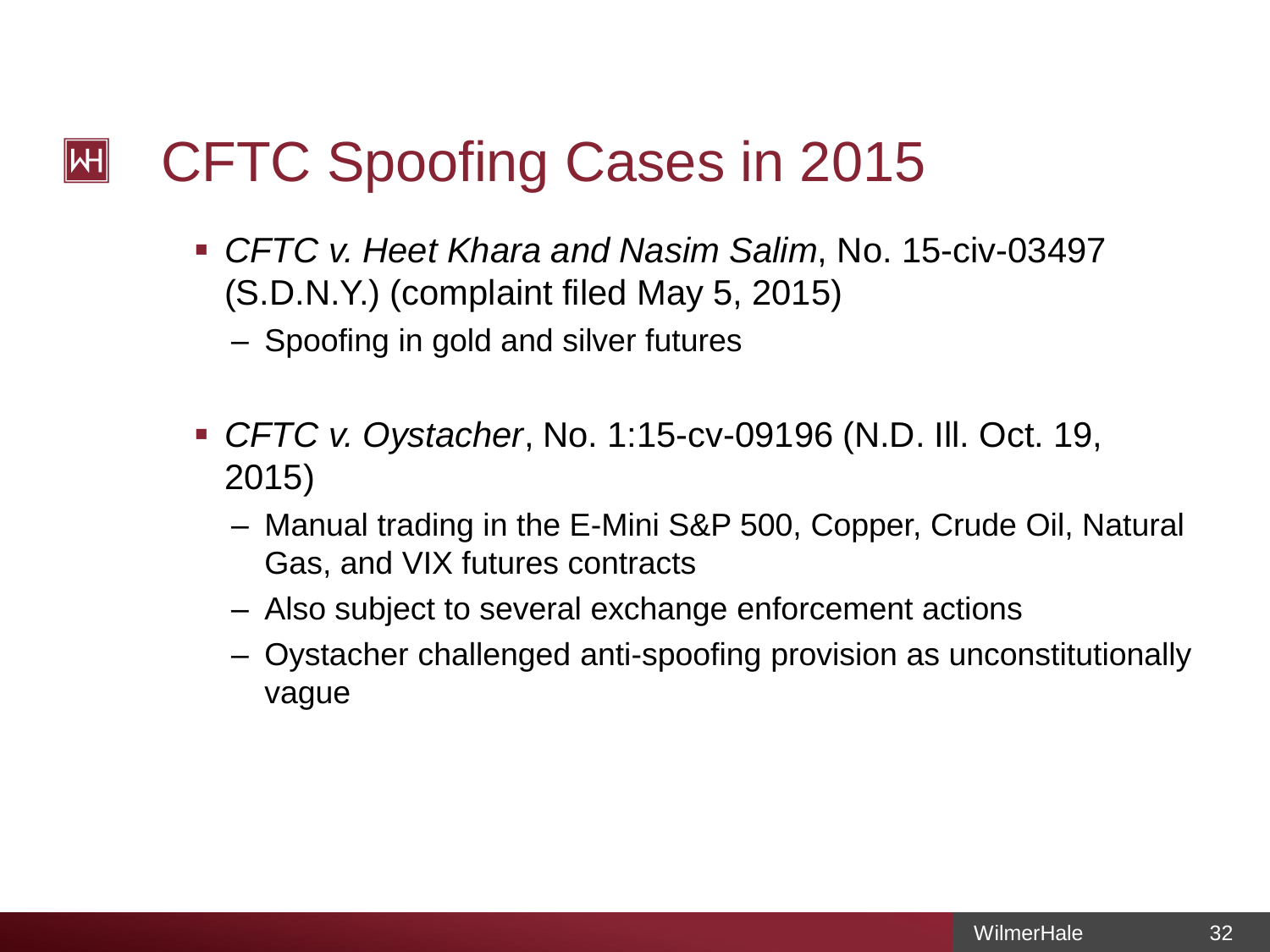#### Criminalization of Manipulation Cases  $\mathsf{|\mathsf{H}|}$

"We want to put the word out that if you violate the Commodity Exchange Act, you have a real chance of facing time in prison."

Aitan Goelman, CFTC Director of the Division of Enforcement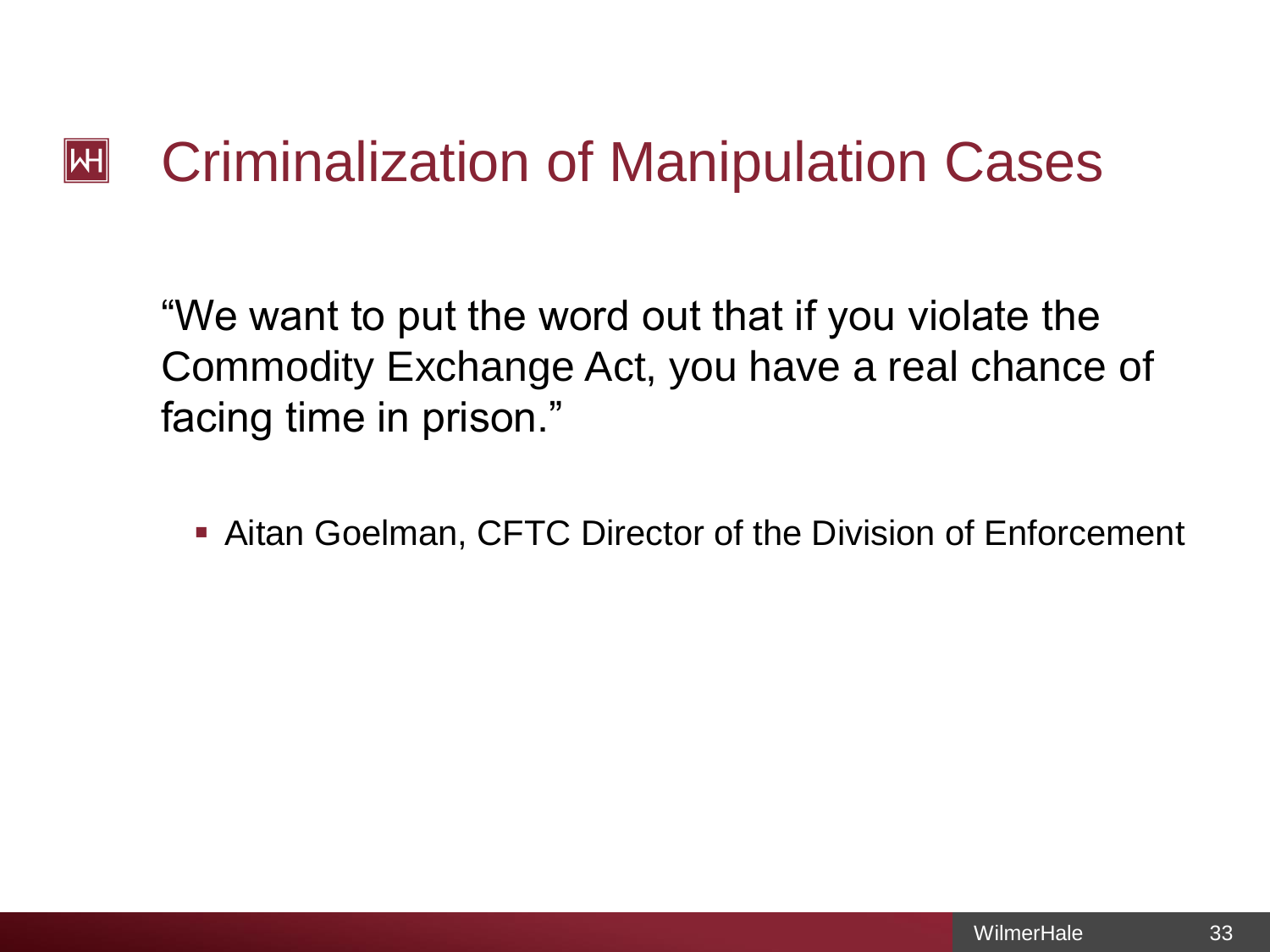## $|\mathsf{H}|$

## Increased Coordination Between CFTC and DOJ

April 2014, the DOJ establishment of a Securities and Commodities Fraud Section in the US Attorney's Office for the Northern District of Illinois.

### CFTC Criminal Referrals

- FY 2014: 95% major fraud/manipulation cases involved parallel criminal proceeding
- FY 2015: 90% of major fraud/manipulation cases involved parallel criminal proceeding

34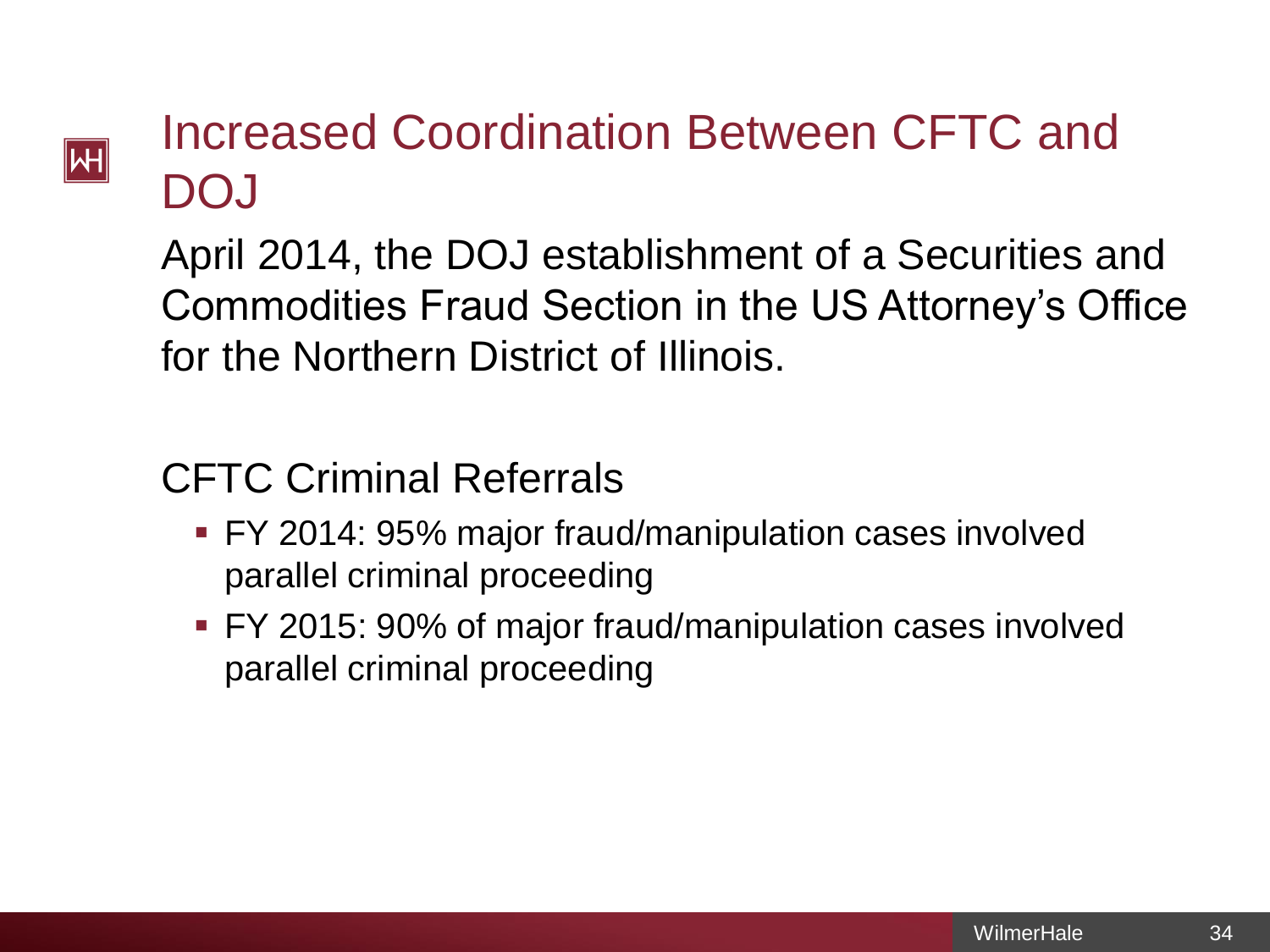### DOJ Parallel 'Spoofing' Prosecutions  $\mathsf{|\mathsf{H}|}$

- *United States v. Coscia*, 100 F. Supp. 3d 653 (N.D. Ill. 2015)
	- District judge rejected claim that CEA Section 4c(a)(5)(C) was unconstitutionally vague
	- Found guilty; sentenced to 3 years in jail
	- First person convicted of spoofing
- *United States v. Sarao*, No. 15 CR 75 (N.D. Ill. Feb. 11, 2015)
	- Ongoing. The Government is currently seeking to extradite Sarao from England. On March 23, 2016, an English judge ruled that Sarao should be extradited to the United States. Sarao is appealing
- *United States v. Milrud*, Crim. No. 15-455 (D.N.J.) (complaint filed Jan. 12, 2015)
	- Securities case.
	- Plead guilty to spoofing through placing and cancelling bogus trading orders.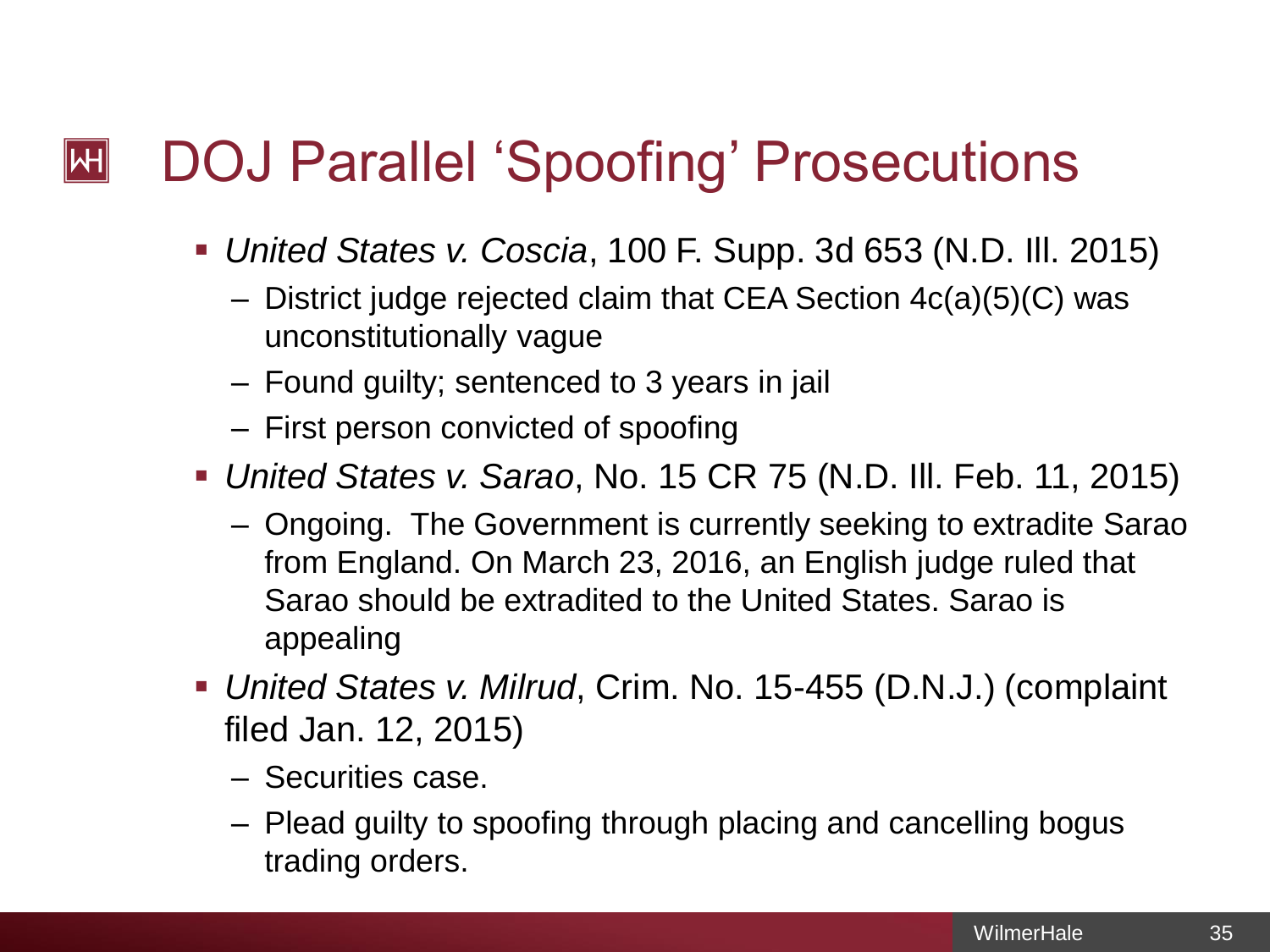### Reporting Violations  $\mathsf{|\mathsf{H}|}$

## **CFTC Focused on Improving the Quality of its Data**

- "For those industry participants who do not make timely, complete and accurate reporting, we will not hesitate to carry out enforcement actions . . . . We will continue to promote compliance in recordkeeping and reporting--and hold those who are not in compliance accountable."
	- CFTC Chairman Tim Massad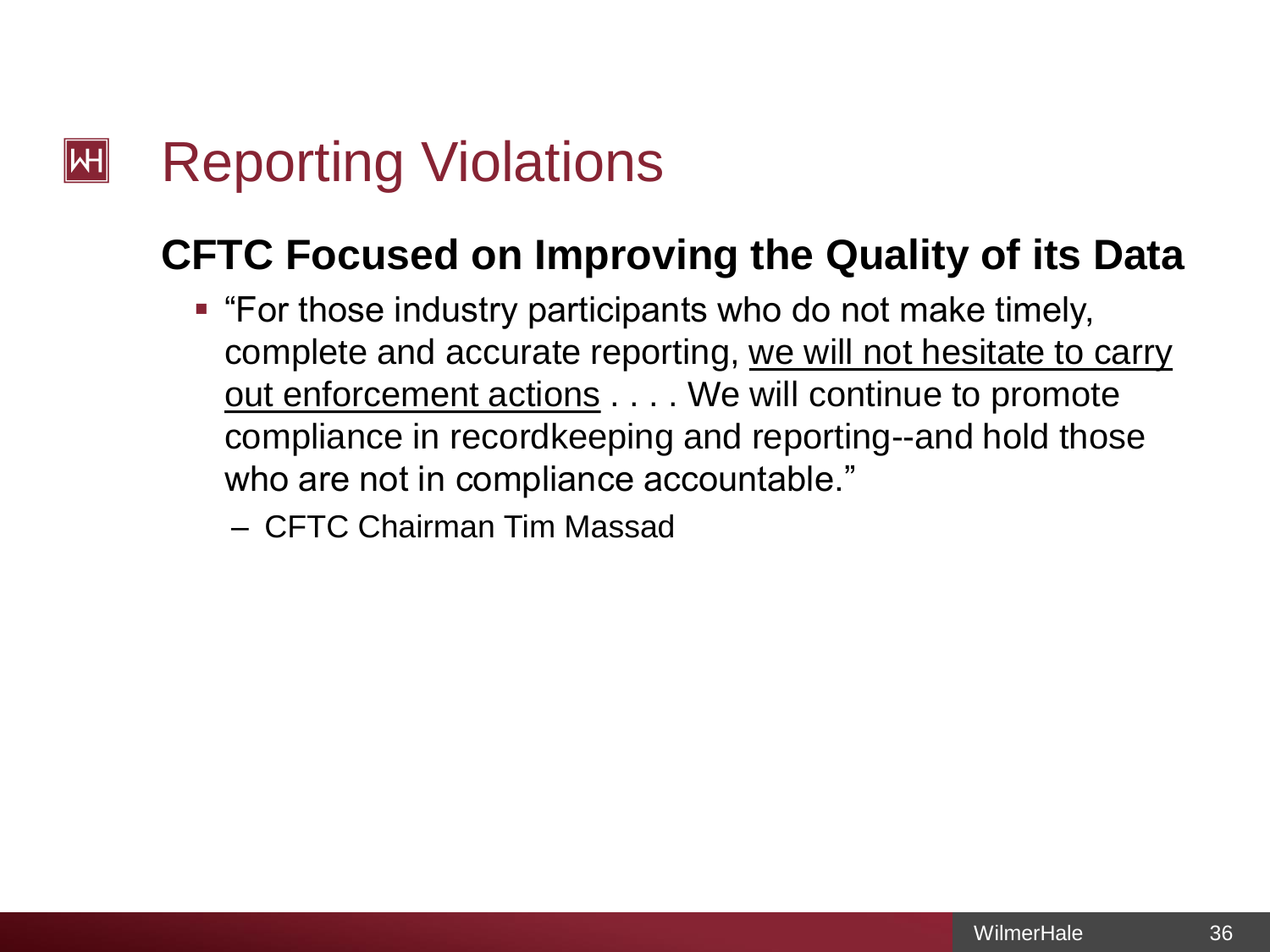### Reporting Violations – 2016 Cases  $\mathsf{|\mathsf{H}|}$

- *CFTC v. Deutsche Bank AG*, No.1:16-cv-6544 (S.D.N.Y. August 17, 2016) (Complaint)
	- Failure to report any swap data for multiple asset classes for five days. Failure to comply with a previous order.
- *In the Matter of: Agrocorp International Pte Ltd*., CFTC Docket No. 16-22 (Jul 11, 2016)
	- Failure to call cotton purchases.
	- CMP: \$150,000
- *In the Matter of: Golden Agri International Pte Ltd*., CFTC Docket No. 16-21 (Jul 11, 2016) (150k; cash)
	- Failure to report cash positions.
	- CMP: \$150,000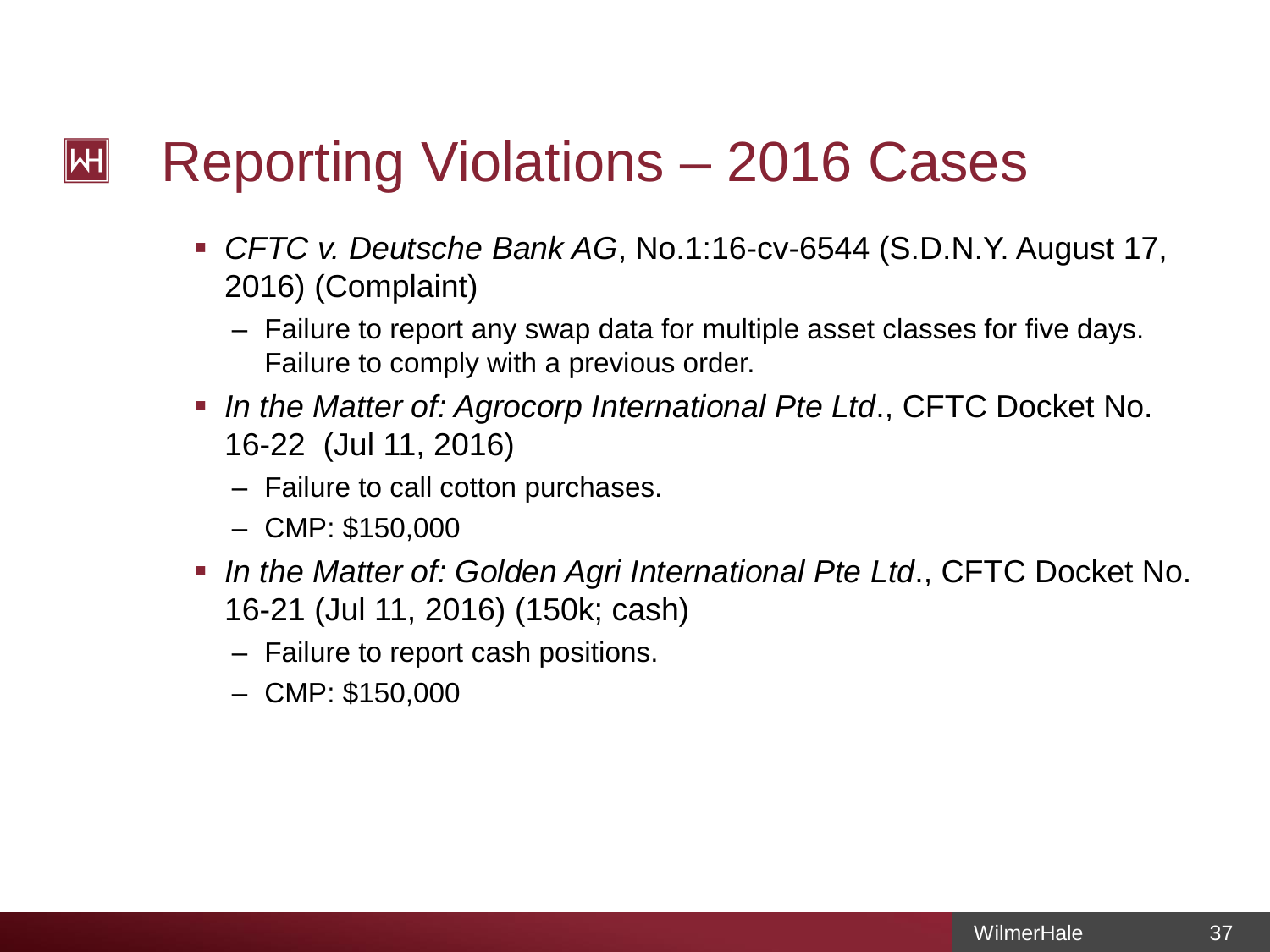#### Reporting Violations – 2016 Cases  $\mathsf{|\mathsf{H}|}$

- *In the Matter of Barclays Bank PLC*, CFTC Docket No. 16-20 (Jul 6, 2016).
	- Failure to submit accurate large trader reports (LTRs) for physical commodity swap positions.
	- CMP: \$560,000
- **In the Matter of JP Morgan Ventures Energy Corp. and JP Morgan** *Chase Bank N.A*., CFTC Docket No: 16-11 (Mar 23, 2016)
	- Failure to submit accurate large trader reports (LTRs) for physical commodity swap positions.
	- CMP: \$225,000
- *In the Matter of: CHS, Inc. and CHS Hedging, LLC, CHS*, CFTC Docket No. 16-07 (Mar 9, 2016)
	- Failure to accurately report fixed price cash corn and soybean purchases and sales in Form 204
	- CMP: \$1 million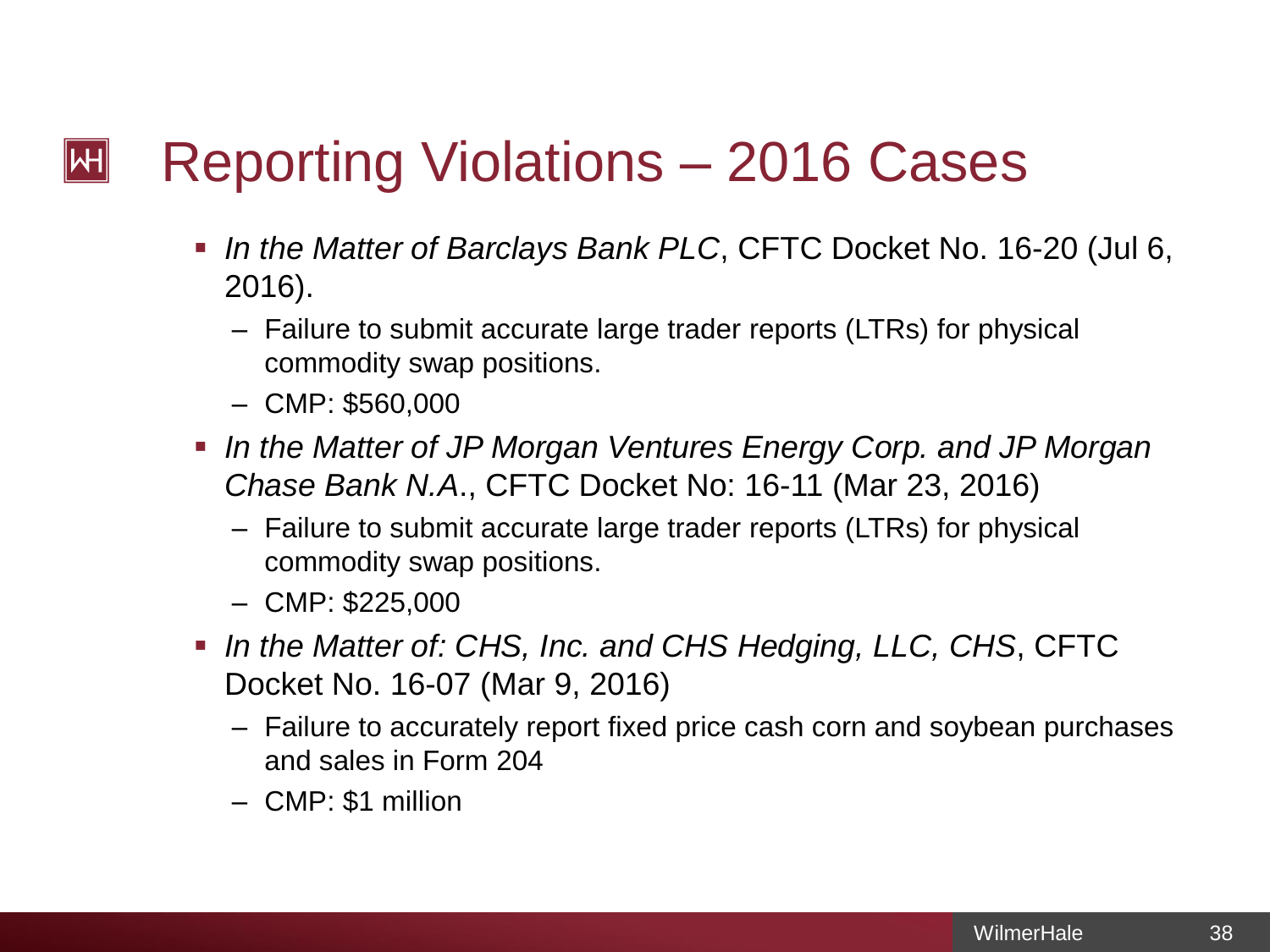#### CFTC Whistleblower Program  $\mathsf{|\mathsf{H}|}$

Total Awards 14 33

### **Number of Tips and Awards Growing, but lags well behind SEC program**

**IF 10 2015, the CFTC received 232 whistleblower tips, a large 10 and 10 and 10 and 10 and 10 and 10 and 10 and 10 and 10 and 10 and 10 and 10 and 10 and 10 and 10 and 10 and 10 and 10 and 10 and 10 and 10 and 10 and 10 an** increase from the 58 whistleblower tips in 2012.

| <b>CFTC Tips</b>   | <b>SEC Tips</b>   |
|--------------------|-------------------|
| >232               | >4,000            |
|                    |                   |
| <b>CFTC Awards</b> | <b>SEC Awards</b> |
| $> $10.5$ million  | $> $100$ million  |
| \$10 million       | \$30 million      |
|                    |                   |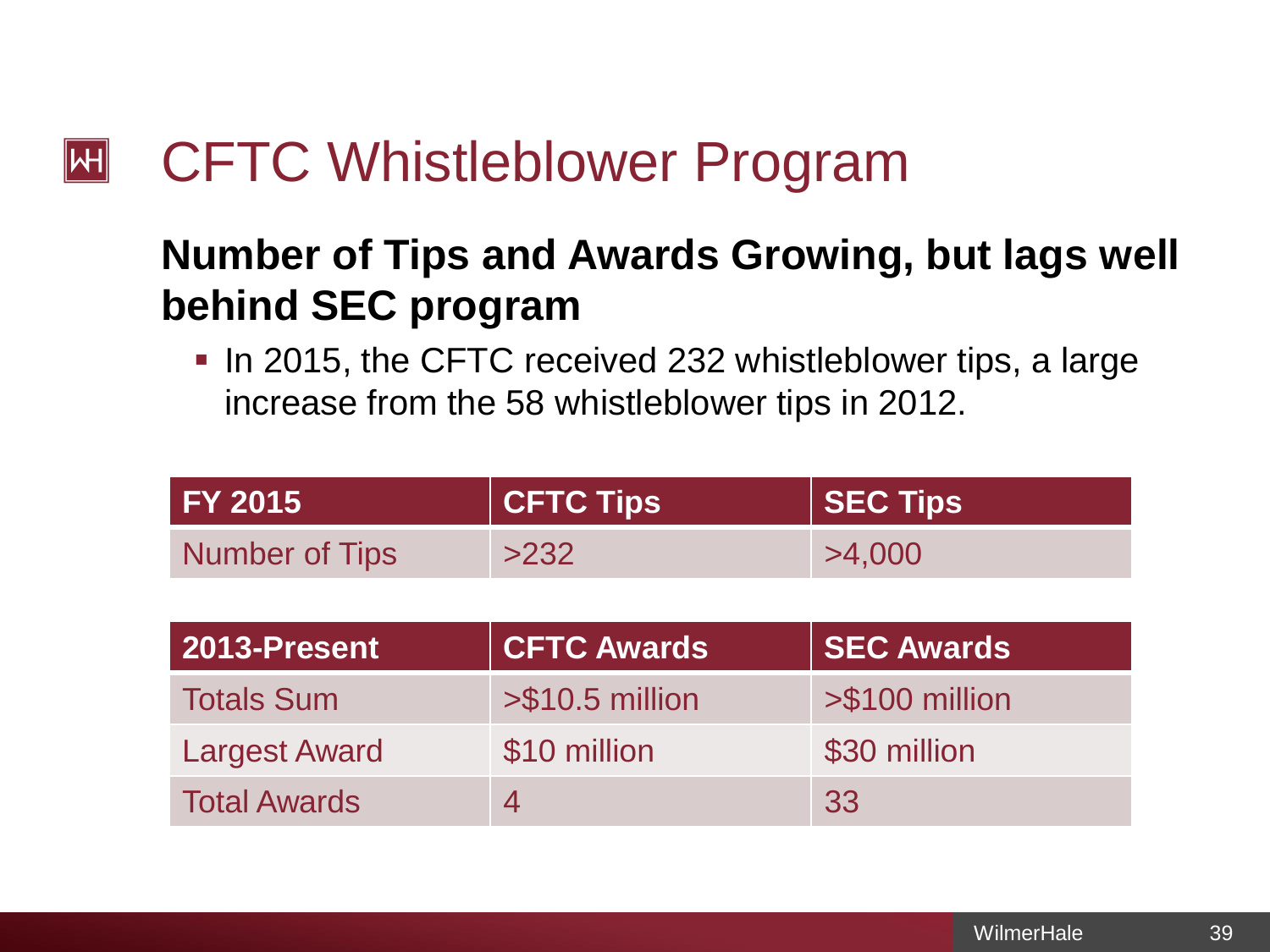### CFTC Whistleblower Program  $\mathsf{|\mathsf{H}|}$

### Proposed Changes

- **Larger Role for the Division of Enforcement ("DOE")** 
	- Creates claims review staff that will be appointed by the DOE Director.
	- Gives DOE overall responsibility for administering the whistleblower program.
	- Gives the DOE authority to decide what whistleblower identifying information to disclose.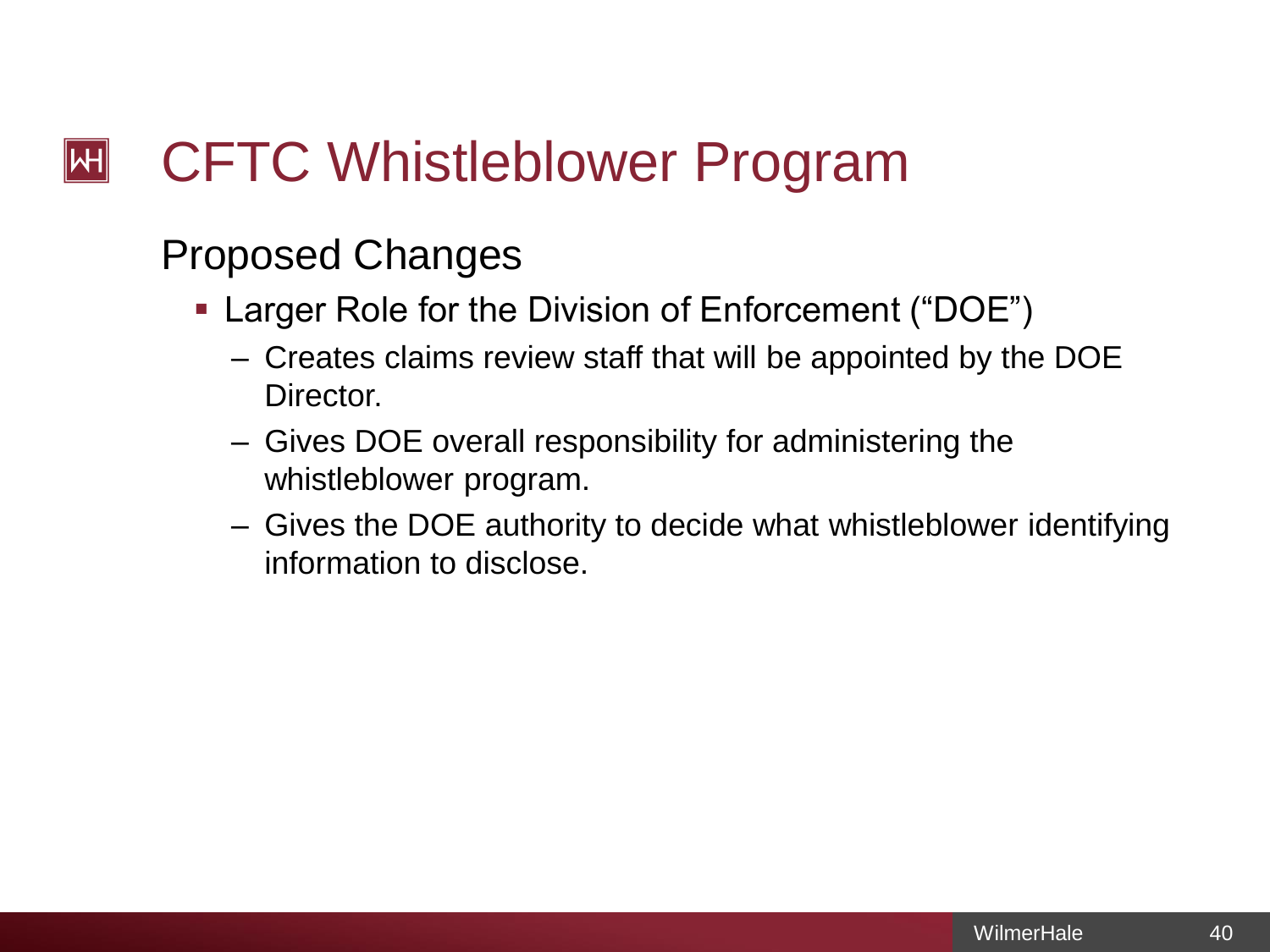### CFTC Whistleblower Program  $\mathsf{|\mathsf{H}|}$

### Proposed Changes

- More Protections for Tipsters
	- Establish that retaliation is in fact a separate violation of the CEA.
		- Replaces 2011 interpretation stating that the CFTC lacked the statutory authority to make such a determination.
		- Harmonizes the CFTC's interpretation with the SEC's, ending "the incongruous situation where whistleblowers enjoy protection from retaliation through SEC enforcement action under the securities laws, but no such protection through commission enforcement action under the [CEA]."